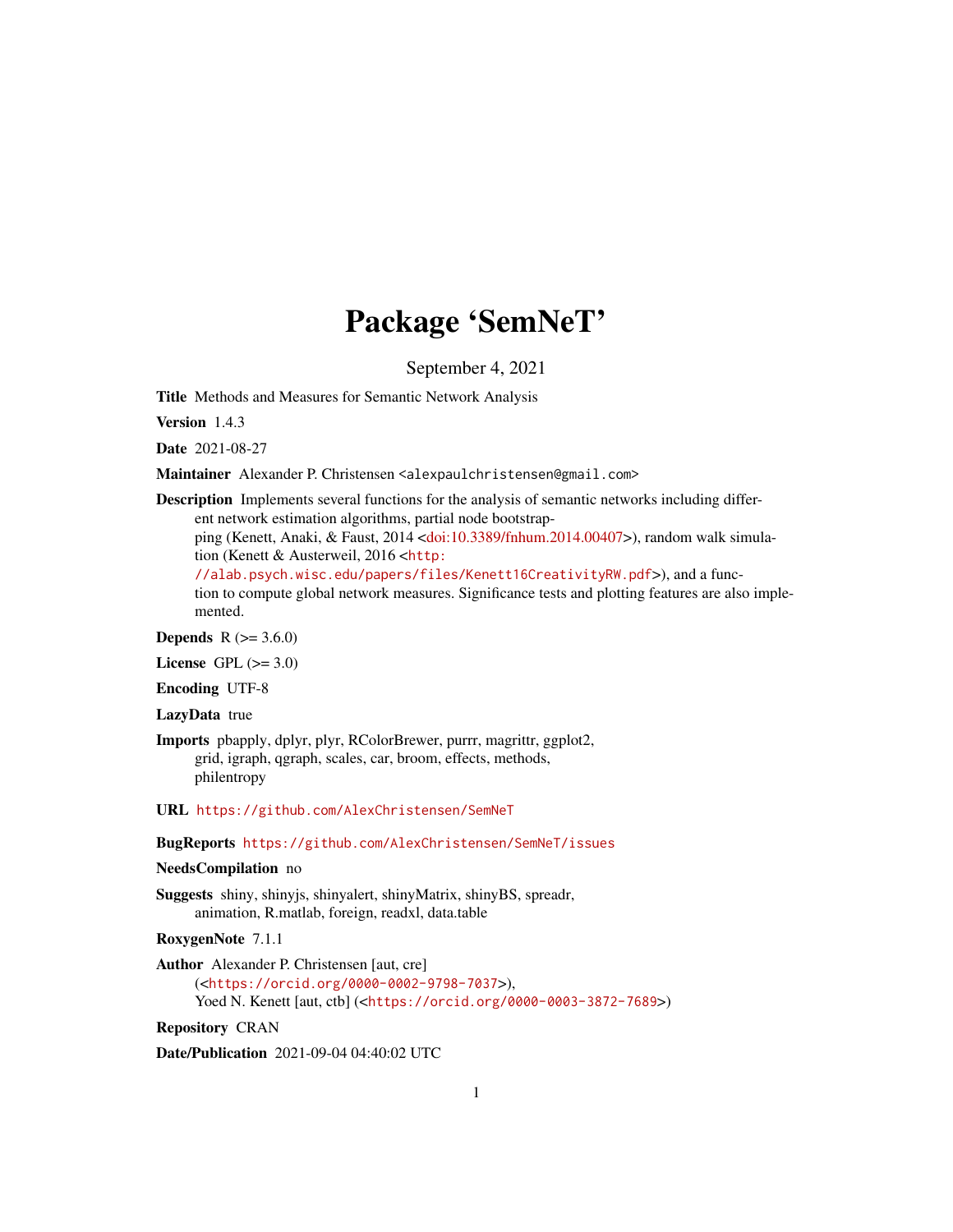# <span id="page-1-0"></span>R topics documented:

| <b>ASPL</b>                                                                                                         |  |  |  |  |  |  |  |  |  |  |  |  |  |    |
|---------------------------------------------------------------------------------------------------------------------|--|--|--|--|--|--|--|--|--|--|--|--|--|----|
| bootSemNeT                                                                                                          |  |  |  |  |  |  |  |  |  |  |  |  |  |    |
| $CC \ldots \ldots$                                                                                                  |  |  |  |  |  |  |  |  |  |  |  |  |  |    |
| $CN \ldots \ldots$                                                                                                  |  |  |  |  |  |  |  |  |  |  |  |  |  |    |
|                                                                                                                     |  |  |  |  |  |  |  |  |  |  |  |  |  |    |
| $convert2cytoscape \dots \dots \dots \dots \dots \dots \dots \dots \dots \dots \dots \dots \dots \dots \dots \dots$ |  |  |  |  |  |  |  |  |  |  |  |  |  | 10 |
| convert2igraph                                                                                                      |  |  |  |  |  |  |  |  |  |  |  |  |  | 11 |
|                                                                                                                     |  |  |  |  |  |  |  |  |  |  |  |  |  | 12 |
|                                                                                                                     |  |  |  |  |  |  |  |  |  |  |  |  |  | 13 |
|                                                                                                                     |  |  |  |  |  |  |  |  |  |  |  |  |  | 14 |
|                                                                                                                     |  |  |  |  |  |  |  |  |  |  |  |  |  | 14 |
| NRW                                                                                                                 |  |  |  |  |  |  |  |  |  |  |  |  |  | 15 |
|                                                                                                                     |  |  |  |  |  |  |  |  |  |  |  |  |  | 16 |
|                                                                                                                     |  |  |  |  |  |  |  |  |  |  |  |  |  | 16 |
|                                                                                                                     |  |  |  |  |  |  |  |  |  |  |  |  |  | 17 |
|                                                                                                                     |  |  |  |  |  |  |  |  |  |  |  |  |  | 17 |
| PF                                                                                                                  |  |  |  |  |  |  |  |  |  |  |  |  |  | 18 |
|                                                                                                                     |  |  |  |  |  |  |  |  |  |  |  |  |  | 19 |
|                                                                                                                     |  |  |  |  |  |  |  |  |  |  |  |  |  | 20 |
|                                                                                                                     |  |  |  |  |  |  |  |  |  |  |  |  |  | 21 |
| Ő                                                                                                                   |  |  |  |  |  |  |  |  |  |  |  |  |  | 22 |
|                                                                                                                     |  |  |  |  |  |  |  |  |  |  |  |  |  | 23 |
| randwalk                                                                                                            |  |  |  |  |  |  |  |  |  |  |  |  |  | 24 |
|                                                                                                                     |  |  |  |  |  |  |  |  |  |  |  |  |  | 25 |
|                                                                                                                     |  |  |  |  |  |  |  |  |  |  |  |  |  | 26 |
|                                                                                                                     |  |  |  |  |  |  |  |  |  |  |  |  |  | 27 |
|                                                                                                                     |  |  |  |  |  |  |  |  |  |  |  |  |  | 28 |
|                                                                                                                     |  |  |  |  |  |  |  |  |  |  |  |  |  | 29 |
|                                                                                                                     |  |  |  |  |  |  |  |  |  |  |  |  |  | 30 |
|                                                                                                                     |  |  |  |  |  |  |  |  |  |  |  |  |  | 32 |
|                                                                                                                     |  |  |  |  |  |  |  |  |  |  |  |  |  | 34 |
|                                                                                                                     |  |  |  |  |  |  |  |  |  |  |  |  |  | 34 |
|                                                                                                                     |  |  |  |  |  |  |  |  |  |  |  |  |  |    |
|                                                                                                                     |  |  |  |  |  |  |  |  |  |  |  |  |  | 35 |

SemNeT-package *SemNeT–package*

# <span id="page-1-1"></span>Description

Implements several functions for the analysis of semantic networks including partial node bootstraping (Kenett, Anaki, & Faust, 2014), random walk simulation (Kenett & Austerweil, 2016), and a function to compute global network measures. Significance tests and plotting features are also implemented.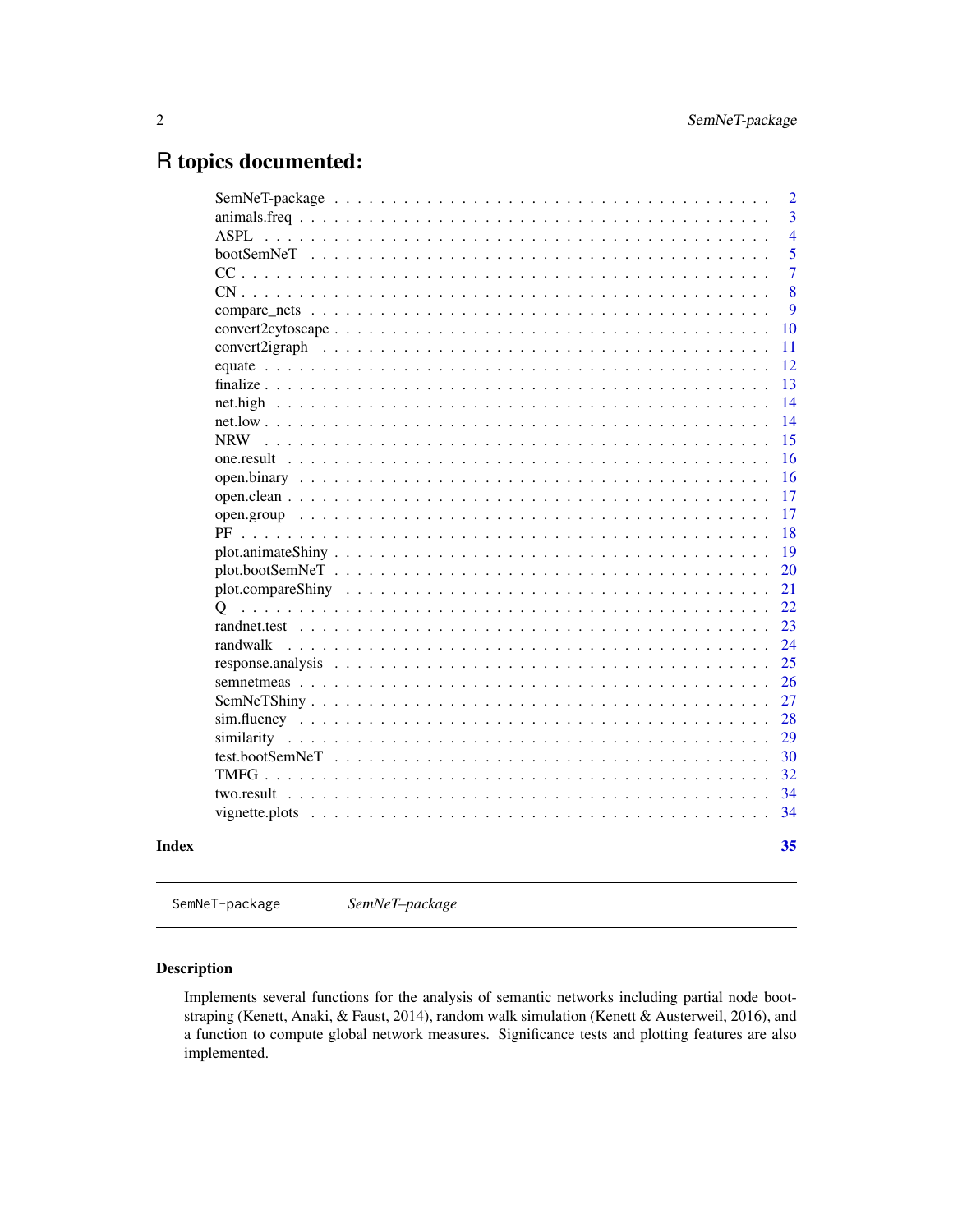## <span id="page-2-0"></span>animals.freq 3

#### Author(s)

Alexander P. Christensen <alexpaulchristensen@gmail.com> & Yoed N. Kenett <yoedkenett@gmail.com>

#### References

Christensen, A. P., Kenett, Y. N., Cotter, K. N., Beaty, R. E., & Silvia, P. J. (2018). Remotely close associations: Openness to experience and semantic memory structure. *European Journal of Personality*, *32*, 480-492.

Kenett, Y. N., Anaki, D., & Faust, M. (2014). Investigating the structure of semantic networks in low and high creative persons. *Frontiers in Human Neuroscience*, *8*, 407.

Kenett, Y. N., & Austerweil, J. L. (2016). Examining search processes in low and high creative individuals with random walks. In *Paper presented at the proceedings of the 38th annual meeting of the cognitive science society*. Austin, TX.

#### See Also

Useful links:

- <https://github.com/AlexChristensen/SemNeT>
- Report bugs at <https://github.com/AlexChristensen/SemNeT/issues>

<span id="page-2-1"></span>animals.freq *Frequency of Animal Responses*

# Description

Frequency of animal responses from Christensen & Kenett (2019). These frequencies are used to generate data in the [sim.fluency](#page-27-1) function.

#### Usage

data(animals.freq)

#### Format

animals.freq (vector, length = 367)

### Examples

data("animals.freq")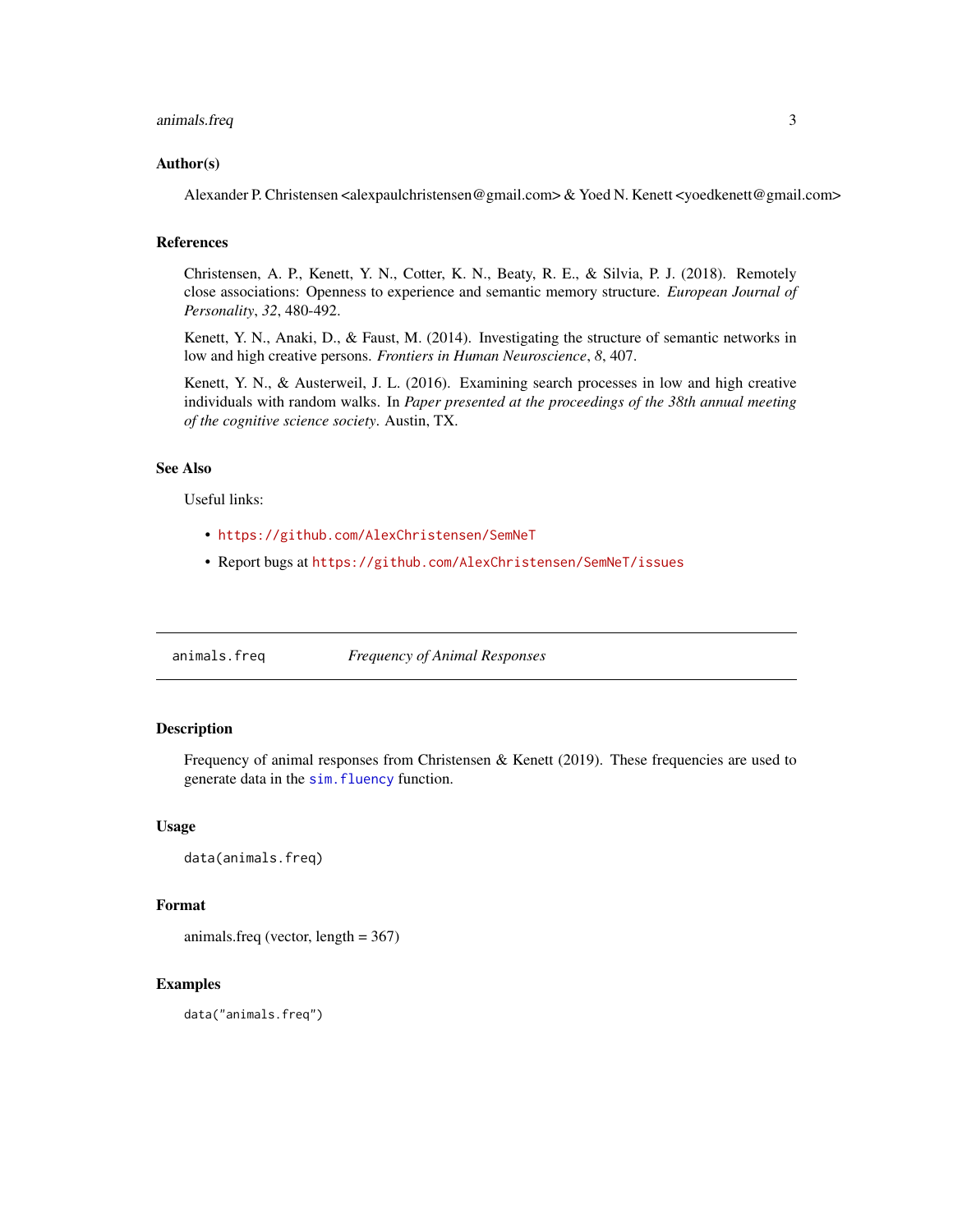<span id="page-3-1"></span><span id="page-3-0"></span>

Computes the global average shortest path length of the network

# Usage

ASPL(A, weighted = FALSE)

## Arguments

| A        | An adjacency matrix of network data                                           |
|----------|-------------------------------------------------------------------------------|
| weighted | Is the network weighted? Defaults to FALSE. Set to TRUE for weighted measures |

#### Value

Returns the ASPL of the network

# Author(s)

Alexander Christensen <alexpaulchristensen@gmail.com>

#### References

Rubinov, M., & Sporns, O. (2010). Complex network measures of brain connectivity: Uses and interpretations. *NeuroImage*, *52*, 1059-1069.

```
# Pearson's correlation only for CRAN checks
A <- TMFG(similarity(sim.fluency(100), method = "cor"))
# Unweighted
aspl \leftarrow ASPL(A)
```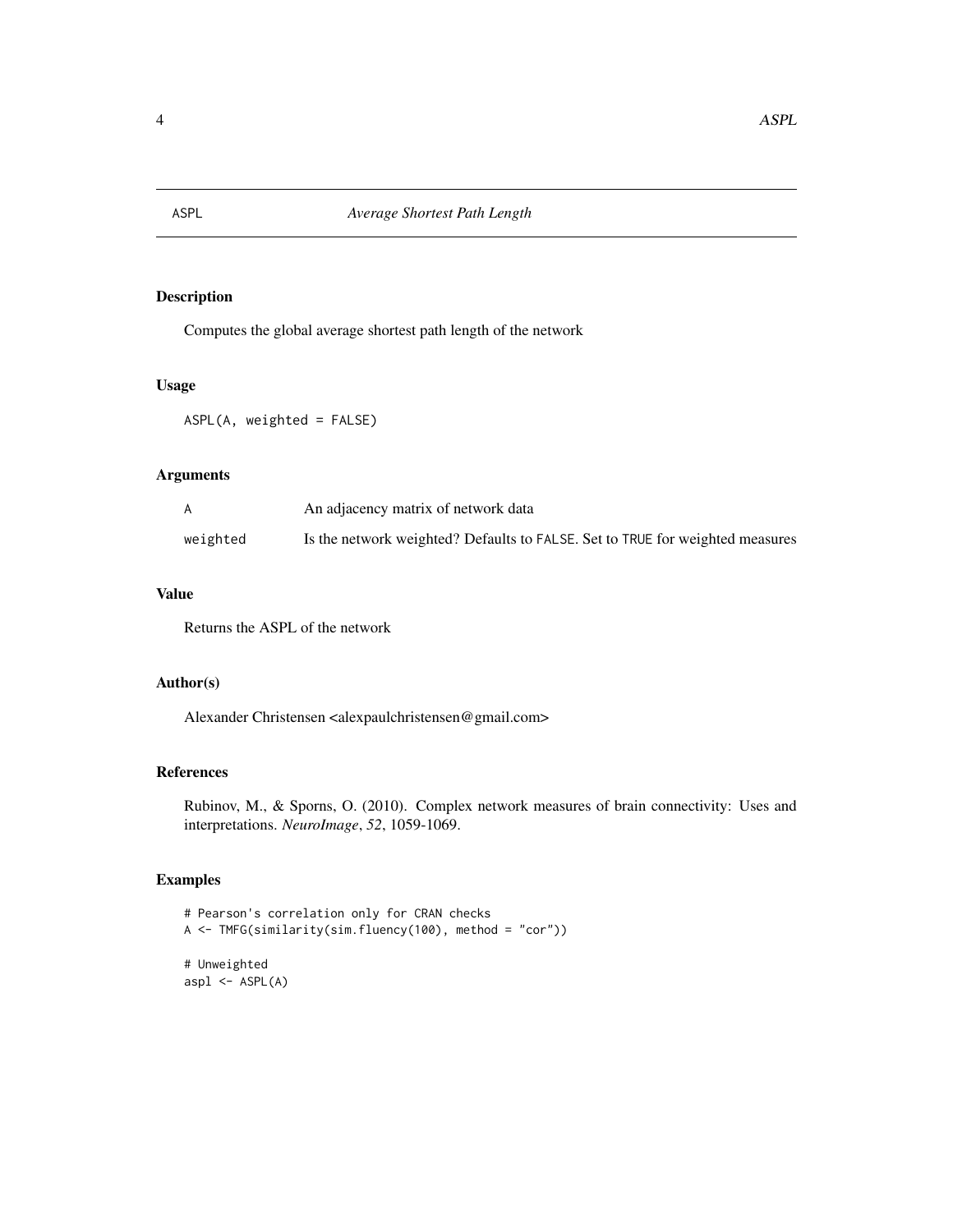<span id="page-4-1"></span><span id="page-4-0"></span>

Bootstrap techniques to generate semantic networks and compute global network characteristics

# Usage

```
bootSemNeT(
  ...,
  method = c("CN", "NRW", "PF", "TMFG"),
  methodArgs = list(),
  type = c("case", "node"),
  prop = 0.5,
  sim,
  weighted = FALSE,
  iter = 1000,
  cores
)
```
# Arguments

| .          | Matrices or data frames. Cleaned response matrices (e.g., responses \$clean<br>from textcleaner) or binary response matrices (e.g., binary output from textcleaner)                                       |
|------------|-----------------------------------------------------------------------------------------------------------------------------------------------------------------------------------------------------------|
| method     | Character. Network estimation method to use. Current options include:                                                                                                                                     |
|            | • TMFG Triangulated Maximally Filtered Graph<br>• CN Community Network<br>• NRW Naive Random Walk<br>$\cdot$ PF Pathfinder                                                                                |
| methodArgs | List. A list of additional arguments for the network estimation function. See<br>links in argument method for additional arguments (see also Examples)                                                    |
| type       | Character. Type of bootstrap to perform                                                                                                                                                                   |
|            | • node Generates partial networks based on dropping a certain proportion of<br>nodes (see argument prop)<br>• case Samples with replacement the same number of participants as in the<br>original dataset |
| prop       | Numeric. Only for type = "node". Proportion of nodes to remain in the net-<br>work. Defaults to .50                                                                                                       |
| sim        | Character. Similarity measure to use. Defaults to "cosine". See similarity<br>for other options                                                                                                           |
| weighted   | Boolean. Should weighted ASPL and CC be used? Defaults to FALSE. Set to<br>TRUE for weighted ASPL and CC                                                                                                  |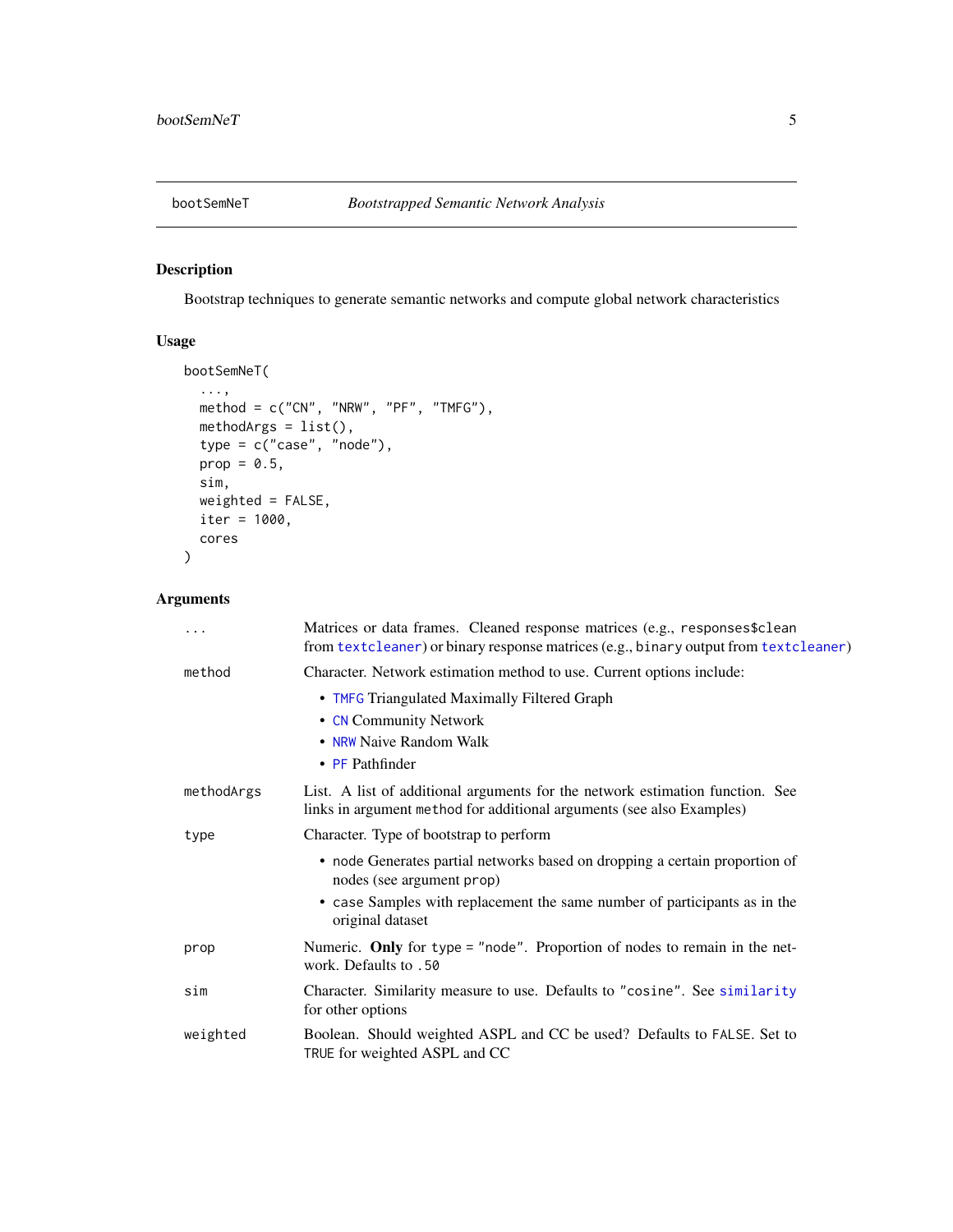<span id="page-5-0"></span>6 bootSemNeT

| iter  | Numeric. Number of iterations in bootstrap. Defaults to 1000                                                                                                 |
|-------|--------------------------------------------------------------------------------------------------------------------------------------------------------------|
| cores | Numeric. Number of computer processing cores to use for bootstrapping sam-<br>ples. Defaults to $n/2$ total number of cores. Set to any number between 1 and |
|       | maximum amount of cores on your computer (see parellel: : detectCores())                                                                                     |

#### Value

Returns a list containing:

| dataMeas   | A matrix for the network input in the data argument, where columns are the<br>semantic network measures from sempetmeas and rows are their values from<br>each bootstrapped sample (results in a matrix with the dimensions iter by 3) |
|------------|----------------------------------------------------------------------------------------------------------------------------------------------------------------------------------------------------------------------------------------|
| dataSumm   | Summary statistics across the bootrapped samples for the network input in the<br>data argument                                                                                                                                         |
| prop       | Outputs the proportion used from the prop argument                                                                                                                                                                                     |
| iter       | Outputs the number of bootstrapped samples used from the iter argument                                                                                                                                                                 |
|            | If a paired network is input, then also returns:                                                                                                                                                                                       |
| pairedMess | A matrix for the network input in the paired groupent where columns are the                                                                                                                                                            |

pairedMeas A matrix for the network input in the paired argument, where columns are the semantic network measures from [semnetmeas](#page-25-1) and rows are their values from each bootstrapped sample (results in a matrix with the dimensions iter by 3) pairedSumm Summary statistics across the bootrapped samples for the network input in the paired argument

#### Author(s)

Alexander Christensen <alexpaulchristensen@gmail.com>

```
# Simulate Dataset
one <- sim.fluency(20)
# Run bootstrap node-drop (partial) networks
one.result <- bootSemNeT(one, prop = .50, iter = 100,
sim = "cosine", cores = 2, method = "TMFG", type = "node")# Run bootstrap case-drop networks
## Includes additional equating argument: minCase
one.result <- bootSemNeT(one, iter = 100, sim = "cosine",
cores = 2, method = "TMFG", type = "case", methodArgs = list(minCase = 2))# Bootstrap case-wise networks
## Get openness data
low <- open.clean[which(open.group == "Low"),]
high <- open.clean[which(open.group == "High"),]
```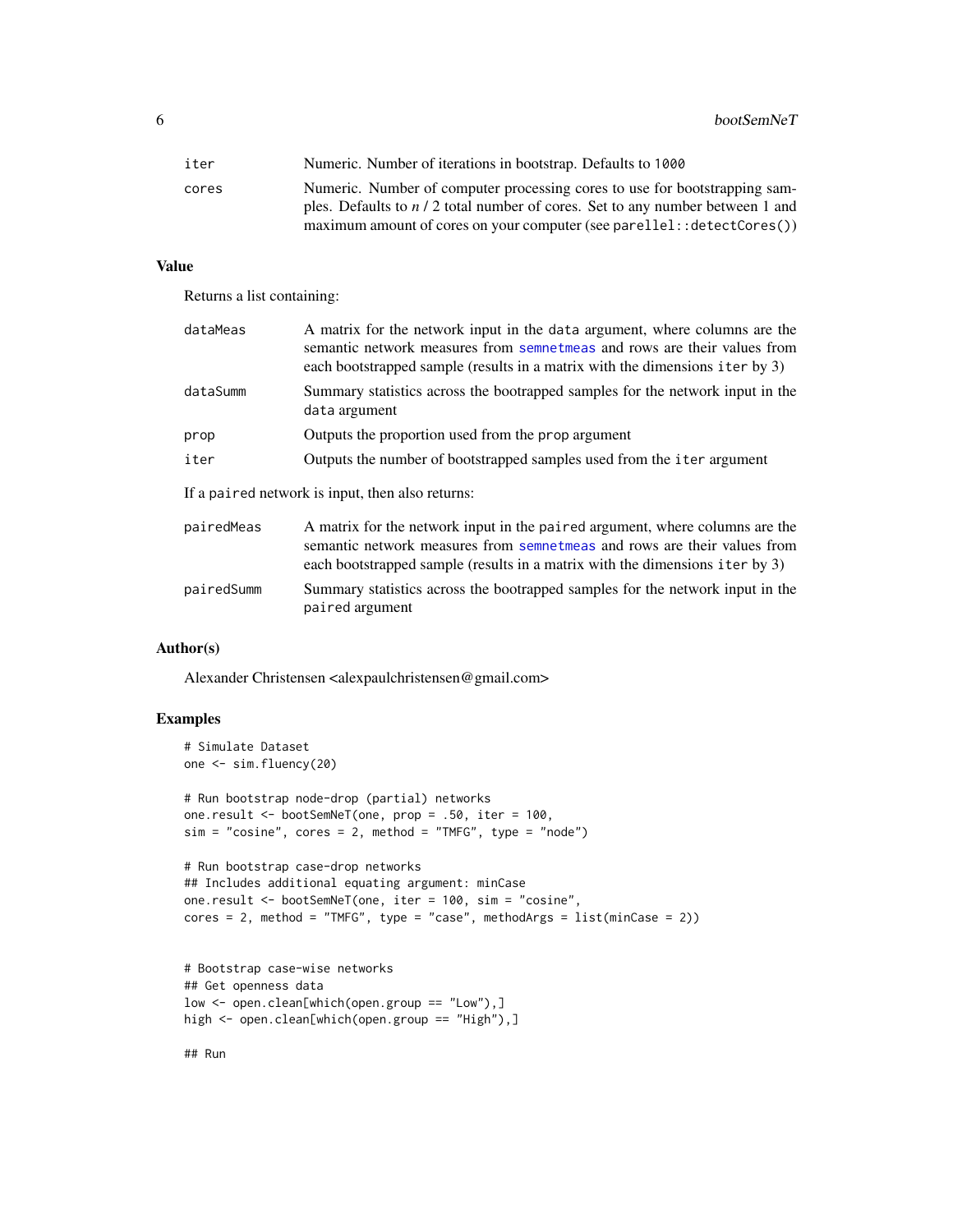```
### Inlcudes additional NRW argument: threshold
open <- bootSemNeT(low, high, iter = 100, cores = 2, method = "NRW", type = "case",
methodArgs = list(type = "num", threshold = 3))
```
# <span id="page-6-1"></span>CC *Clustering Coefficient*

# Description

Computes global clustering coefficient CC

#### Usage

CC(A, weighted = FALSE)

# Arguments

|          | An adjacency matrix of network data                                                            |
|----------|------------------------------------------------------------------------------------------------|
| weighted | Is the network weighted? Defaults to FALSE. Set to TRUE for weighted measures<br>of CC and CCi |

# Value

Returns the network's CC

# Author(s)

Alexander Christensen <alexpaulchristensen@gmail.com>

## References

Rubinov, M., & Sporns, O. (2010). Complex network measures of brain connectivity: Uses and interpretations. *NeuroImage*, *52*, 1059-1069.

```
# Pearson's correlation only for CRAN checks
A <- TMFG(similarity(sim.fluency(100), method = "cor"))
# Unweighted
cc < -CC(A)
```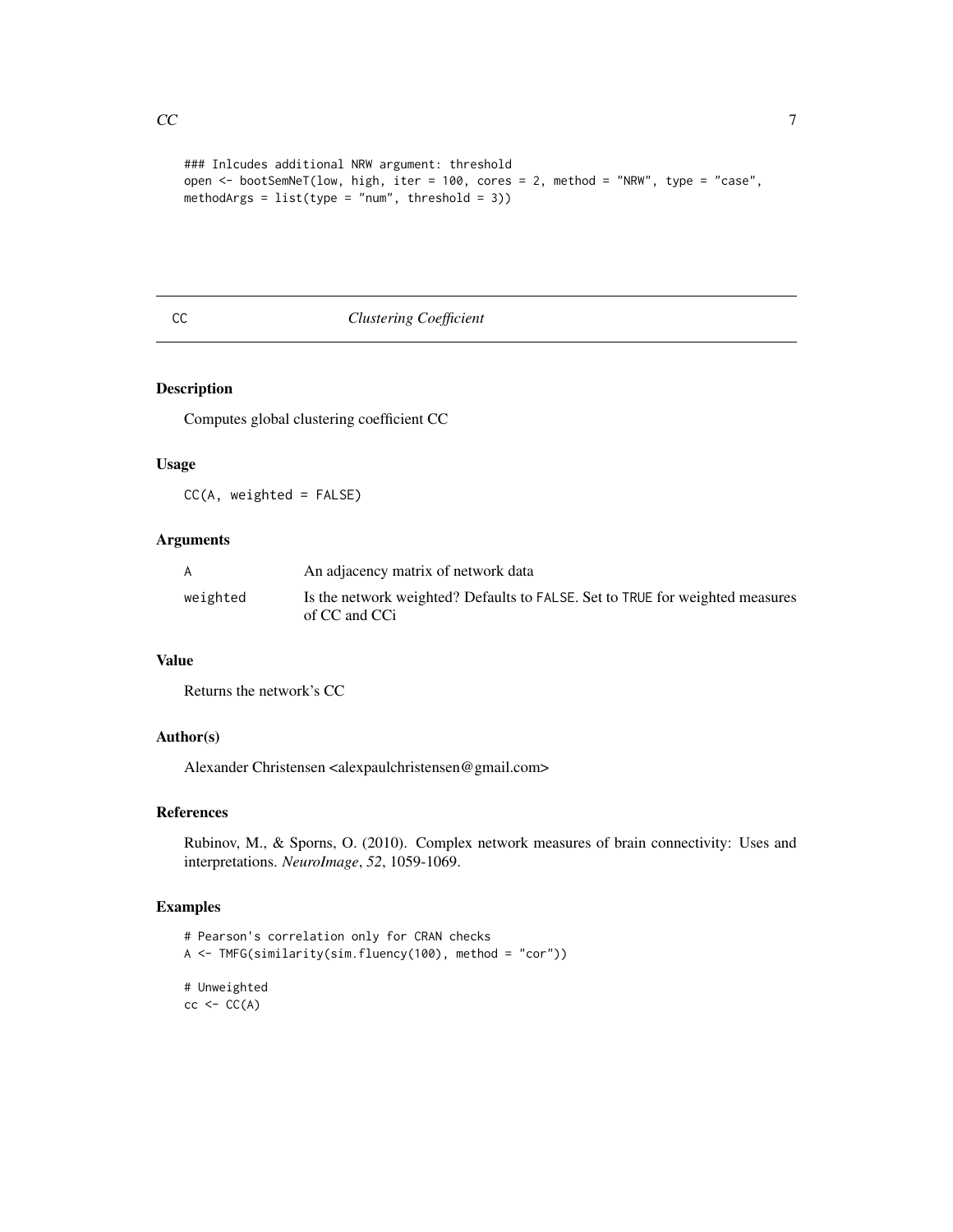<span id="page-7-1"></span><span id="page-7-0"></span>Estimates a semantic network using the Community Network method described in Goni et al. (2011)

#### Usage

 $CN(data, window = 2, alpha = 0.05, enrich = FALSE)$ 

#### **Arguments**

| data   | Matrix or data frame. A preprocessed verbal fluency matrix where rows are<br>participants and columns are verbal fluency responses |
|--------|------------------------------------------------------------------------------------------------------------------------------------|
| window | Numeric. Size of window to look for co-occurences in. Defaults to 2                                                                |
| alpha  | Numeric. Significance value. Defaults to .05                                                                                       |
| enrich | Boolean. Should the network be enriched by connecting all nodes in their re-<br>spective modules? Defaults to FALSE                |

# Value

Returns a undirected semantic network

#### Author(s)

Alexander Christensen <alexpaulchristensen@gmail.com>

#### References

Goni, J., Arrondo, G., Sepulcre, J., Martincorena, I., de Mendizabal, N. V., Corominas-Murtra, B., ... & Villoslada, P. (2011). The semantic organization of the animal category: Evidence from semantic verbal fluency and network theory. *Cognitive Processing*, *12*, 183-196.

```
# Get data
data <- open.clean
# Organize group data
## Get group data
group <- open.group
## Low and high openness to experience groups
low \leftarrow data[which(group == "Low"),]high <- data[which(group == "High"),]
```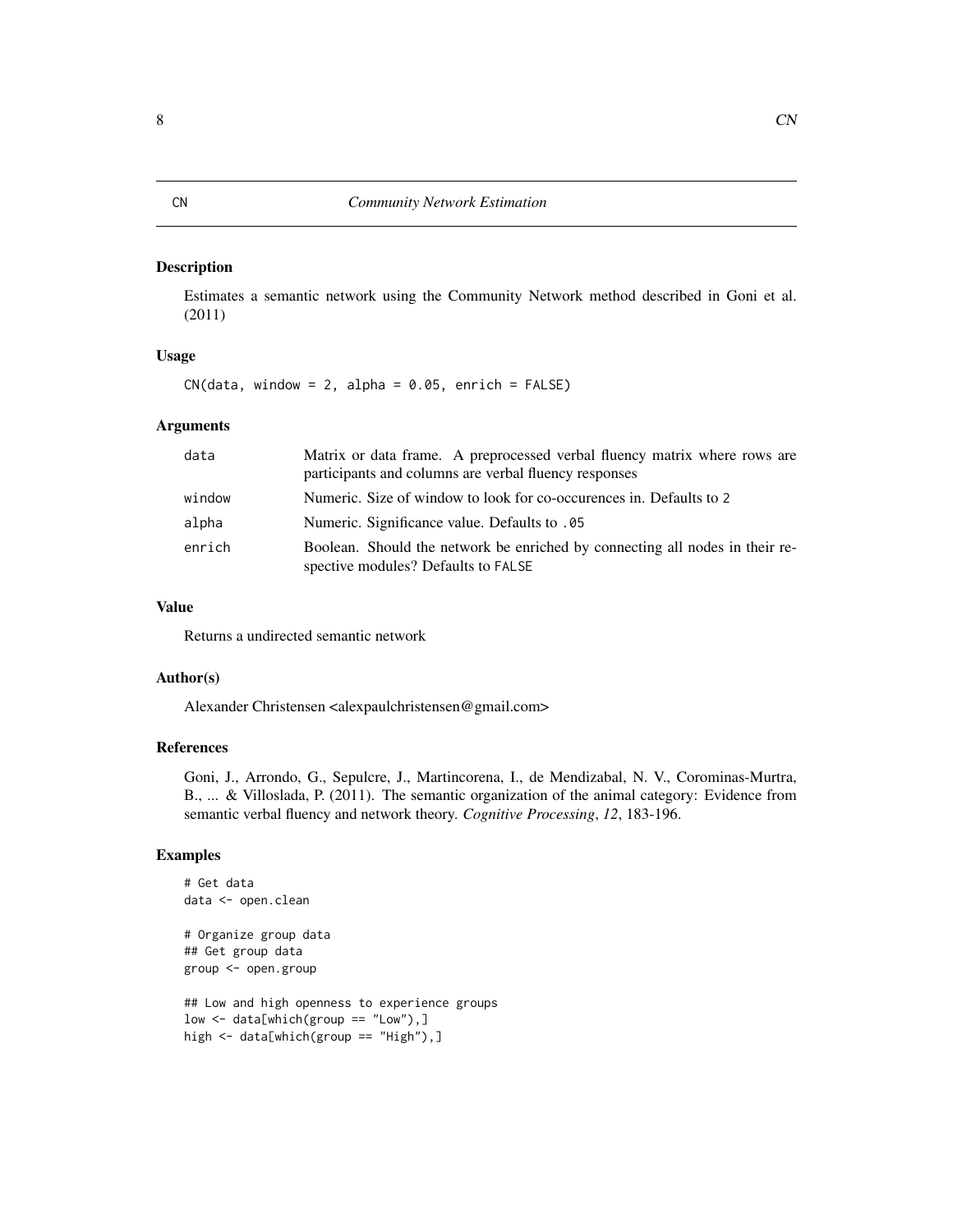# <span id="page-8-0"></span>compare\_nets 9

## Not run: # Compute networks low.net <- CN(low) high.net <- CN(high)

## End(Not run)

#### <span id="page-8-1"></span>compare\_nets *Plots Networks for Comparison*

#### Description

Uses [qgraph](#page-0-0) to plot networks. Accepts any number of networks and will organize the plots in the number of side-by-side columns using the heuristic of taking the square root of the number of input and rounding down to the nearest integer (i.e., floor(sqrt(length(input)))).

#### Examples

- 3 networks: 1 x 3
- 6 networks: 2 x 3
- 9 networks: 3 x 3

#### Usage

```
compare_nets(
  ...,
 title,
  config,
 placement = c("match", "default"),
 weighted = FALSE,qgraph.args = list()
)
```
#### Arguments

| $\ddots$ .  | Matrices or data frames of network adjacency matrices                                                                                                                                                                                               |
|-------------|-----------------------------------------------------------------------------------------------------------------------------------------------------------------------------------------------------------------------------------------------------|
| title       | List. Characters denoting titles of plots                                                                                                                                                                                                           |
| config      | Character. Defaults to "spring" See qgraph for more options                                                                                                                                                                                         |
| placement   | Character. How should nodes be placed when comparing groups? Defaults to<br>"default"                                                                                                                                                               |
|             | • "match" places nodes in the same position for all networks<br>• "default" places nodes in the default config positions                                                                                                                            |
| weighted    | Boolean. Should networks be plotted with weights? Defaults to FALSE. Set<br>to TRUE to plot networks with weights corresponding to association strength.<br>Often, unweighted networks are more aesthetically representational of the net-<br>works |
| ggraph.args | List. An argument list to be passed onto qgraph. See qgraph for possible<br>arguments                                                                                                                                                               |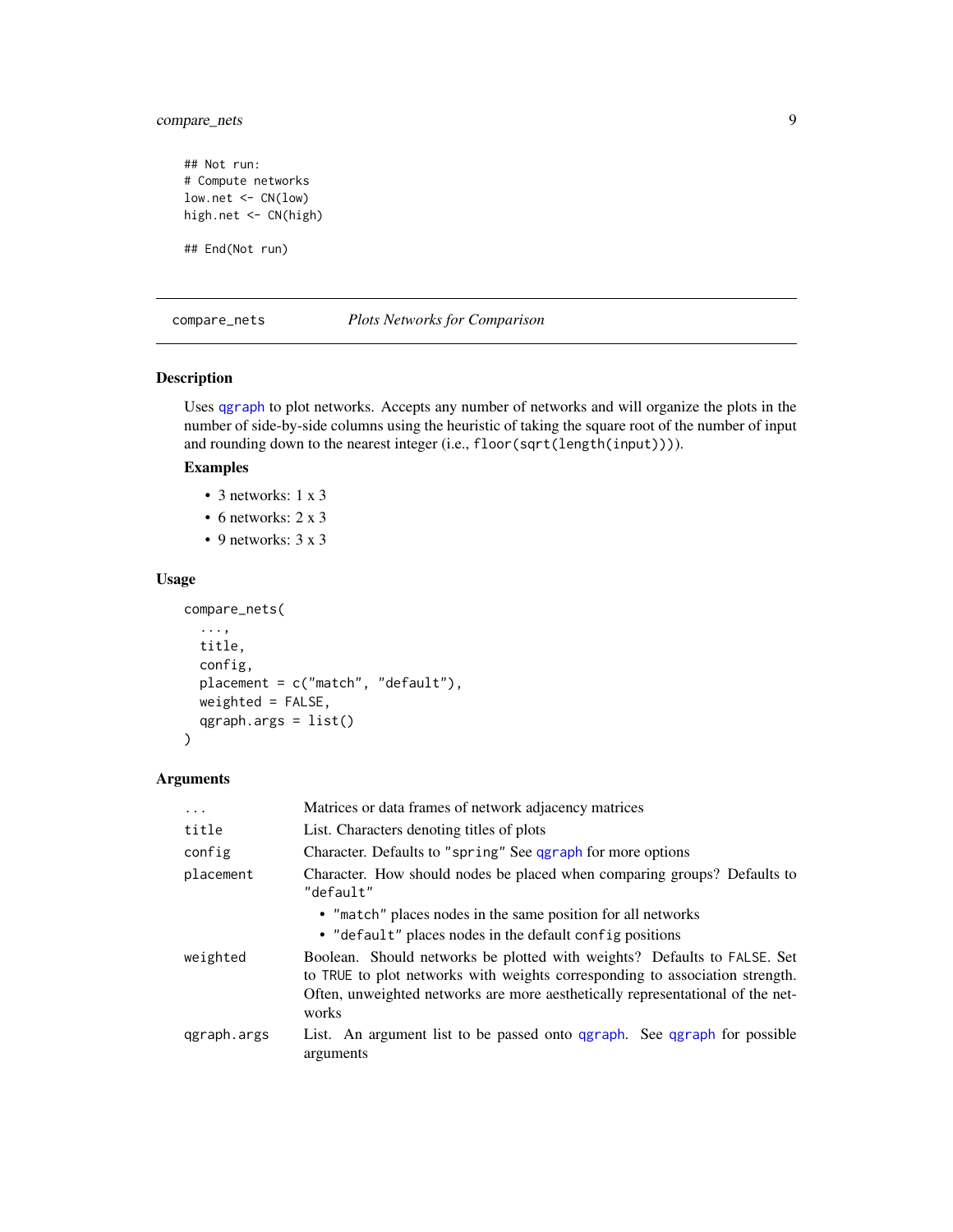<span id="page-9-0"></span>Plots networks using [qgraph](#page-0-0)

#### Author(s)

Alexander Christensen <alexpaulchristensen@gmail.com>

# References

Epskamp, S., Cramer, A. O. J., Waldorp, L. J., Schmittmann, V. D., & Borsboom, D. (2012). qgraph: Network visualizations of relationships in psychometric data. *Journal of Statistical Software*, *48*, 1-18.

Jones, P. J. (2019). networktools: Tools for Identifying Important Nodes in Networks. R package version 1.2.1.

Jones, P. J., Mair, P., & McNally, R. (2018). Visualizing psychological networks: A tutorial in R. *Frontiers in Psychology*, *9*, 1742.

#### Examples

```
# Simulate Datasets
one <- sim.fluency(10)
two <- sim.fluency(10)
# Compute similarity matrix
cos1 <- similarity(one, method = "cosine")
cos2 <- similarity(two, method = "cosine")
# Compute networks
net1 <- TMFG(cos1)
net2 <- TMFG(cos2)
# Compare networks
compare_nets(net1, net2, title = list("One", "Two"), config = "spring")
# Change edge colors
compare_nets(net1, net2, title = list("One", "Two"),
config = "spring", qgraph.args = list(edge.color = "blue"))
```
convert2cytoscape *Convert Adjacency Matrix to Cytoscape Format*

#### Description

Converts an adjacency matrix to Cytoscape's sparse matrix format

#### Usage

convert2cytoscape(A)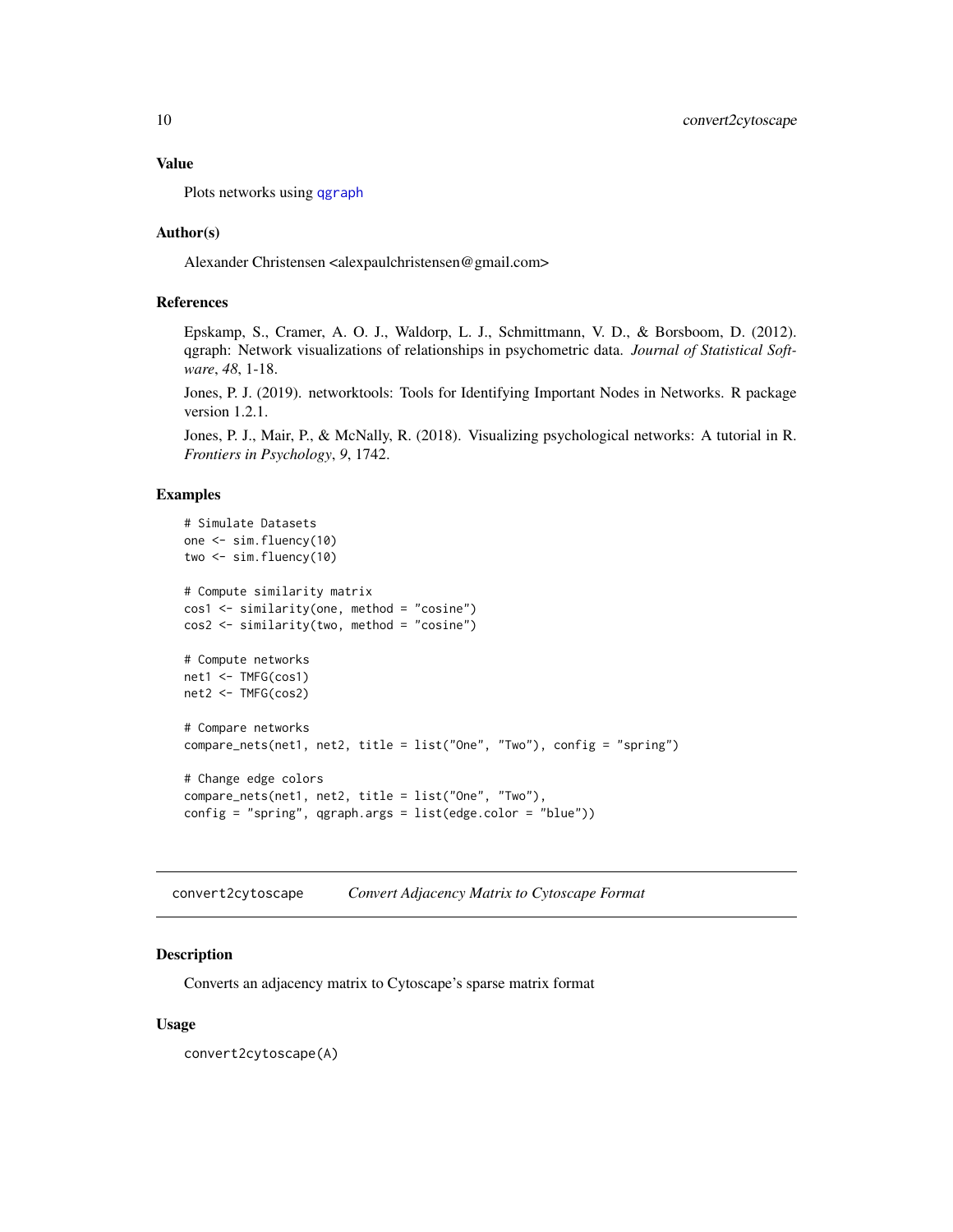# <span id="page-10-0"></span>convert2igraph 11

#### Arguments

A Matrix or data frame. A cleaned, finalized response matrix ready to be visualized

#### Value

A sparse matrix formatted for Cytoscape

#### Author(s)

Alexander Christensen <alexpaulchristensen@gmail.com>

# References

Shannon, P., Markiel, A., Ozier, O., Baliga, N. S., Wang, J. T., Ramage, D., ... & Ideker, T. (2003). Cytoscape: A software environment for integrated models of biomolecular interaction networks. *Genome Research*, *13*, 2498-2504.

#### Examples

```
# Simulate Datasets
one <- sim.fluency(10)
two \le sim. fluency(10)
# Compute similarity matrix
cos1 <- similarity(one, method = "cosine")
cos2 <- similarity(two, method = "cosine")
# Compute networks
net1 <- TMFG(cos1)
net2 <- TMFG(cos2)
# Convert to Cytoscape format
cyto1 <- convert2cytoscape(net1)
cyto2 <- convert2cytoscape(net2)
# Write to .csv
write.csv(cyto1, file.path(tempdir(), "cyto1.csv"), row.names = FALSE)
write.csv(cyto2, file.path(tempdir(), "cyto2.csv"), row.names = FALSE)
```
convert2igraph *Convert Network(s) to igraph's Format*

#### Description

Converts single or multiple networks into [igraph](#page-0-0)'s format for network analysis

#### Usage

convert2igraph(A, neural = FALSE)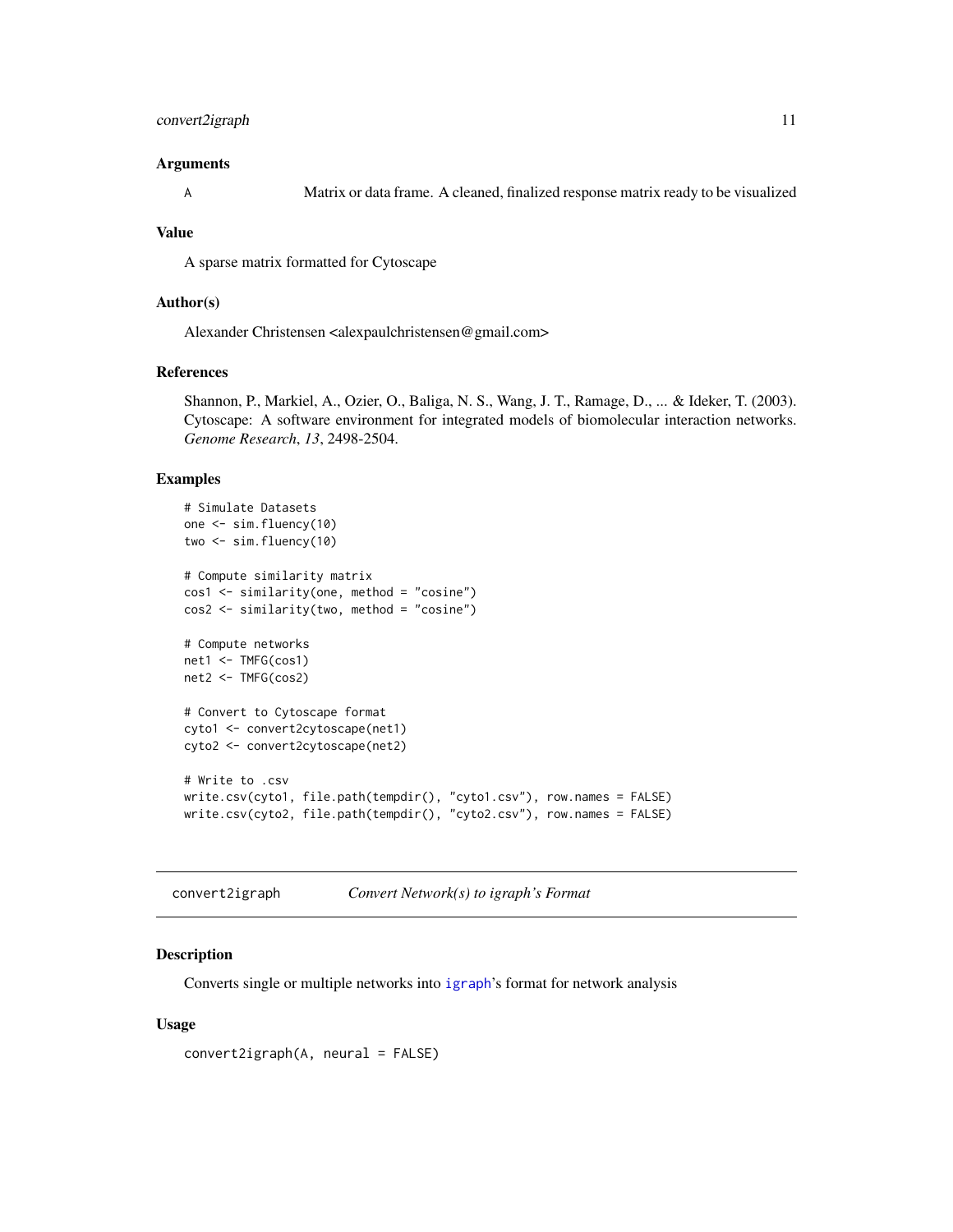<span id="page-11-0"></span>12 equate equate  $\frac{1}{2}$  equate  $\frac{1}{2}$  equate  $\frac{1}{2}$  equate  $\frac{1}{2}$  equate

#### Arguments

|        | Adjacency matrix (network matrix) or brain connectivity array (from convert ConnerainMat) |
|--------|-------------------------------------------------------------------------------------------|
| neural | Defunct.                                                                                  |

# Value

Returns a network matrix in [igraph](#page-0-0)'s format

#### Author(s)

Alexander Christensen <alexpaulchristensen@gmail.com>

#### Examples

```
# Pearson's correlation only for CRAN checks
A <- TMFG(similarity(sim.fluency(50), method = "cor"))
```

```
igraphNetwork <- convert2igraph(A)
```
equate *Equate Groups*

# Description

A function to "equate" multiple response matrices to one another. *N* number of groups are matched based on their responses so that every group has the same responses in their data

# Usage

equate(...)

#### **Arguments**

... Matrices, data frames or a list of matrices and data frames. Binary response matrices to be equated

# Value

This function returns a list containing the equated binary response matrices in the order they were input. The response matrices are labeled as the object name they were entered with

#### Author(s)

Alexander Christensen <alexpaulchristensen@gmail.com>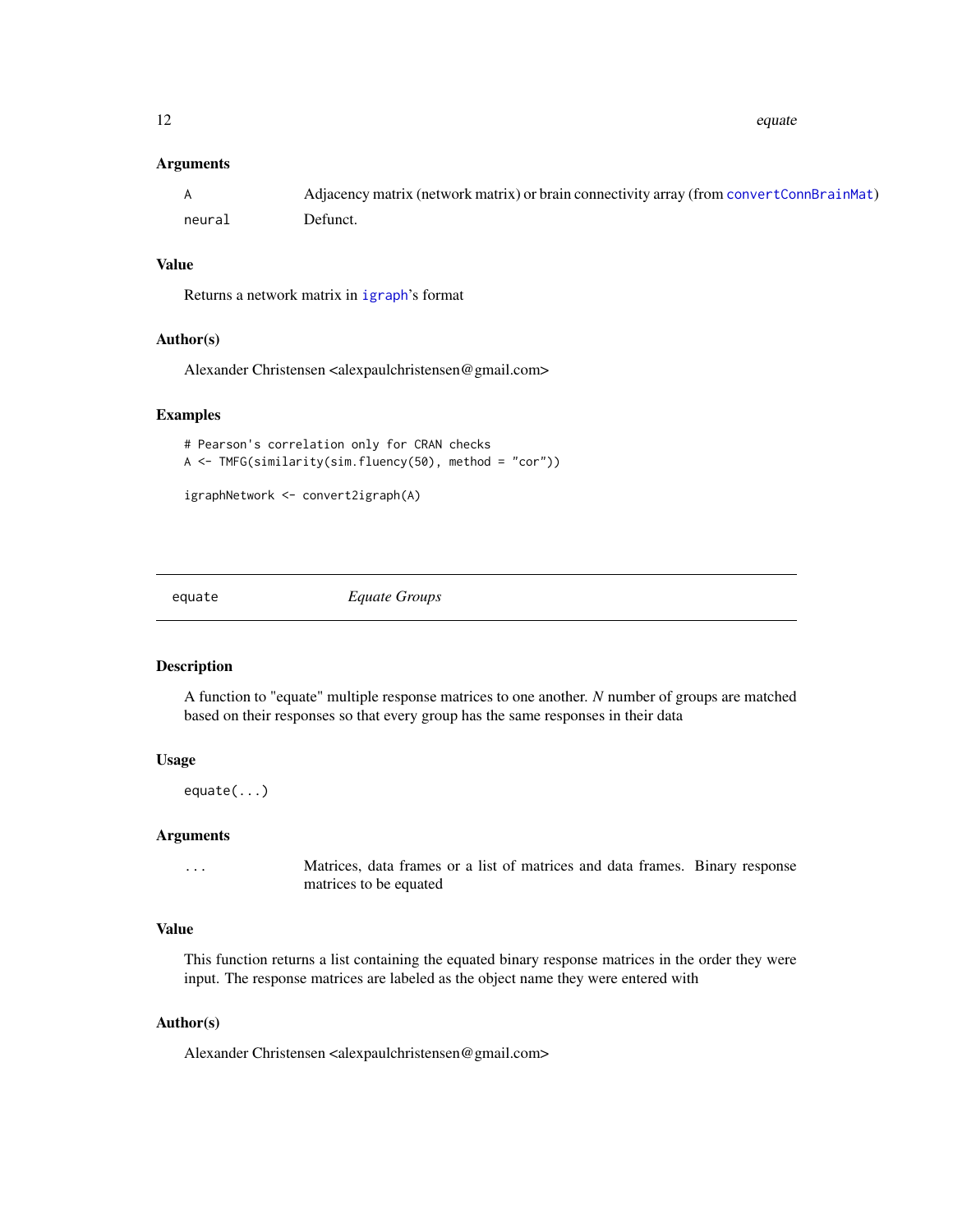#### <span id="page-12-0"></span>finalize the contract of the contract of the contract of the contract of the contract of the contract of the contract of the contract of the contract of the contract of the contract of the contract of the contract of the c

# Examples

```
# Obtain binary data
bin <- open.binary
# Finalize mat1
mat1 < - finalize(bin[c(1:5),])
# Finalize mat2
mat2 \leftarrow finalize(bin[c(6:10),])# Equate mat1 and mat1
eq <- equate(mat1, mat2)
# Obtain respective equated response matrices
eq.mat1 <- eq$mat1 # list objects are named with the names
eq.mat2 <- eq$mat2 # they were entered with
```
# finalize *Finalize Response Matrix*

# Description

Finalizes the response matrix by keeping responses that are given by a certain number of people

# Usage

finalize(rmat, minCase = 2)

# Arguments

| rmat    | Binary matrix. A textcleaner filtered response matrix  |
|---------|--------------------------------------------------------|
| minCase | Numeric. Minimum number of cases to produce a response |

## Value

A binary response matrix with responses given by at least minCase people

# Author(s)

Alexander Christensen <alexpaulchristensen@gmail.com>

```
# Obtain binary data
bin <- open.binary
# Finalize mat1
mat1 <- finalize(bin)
```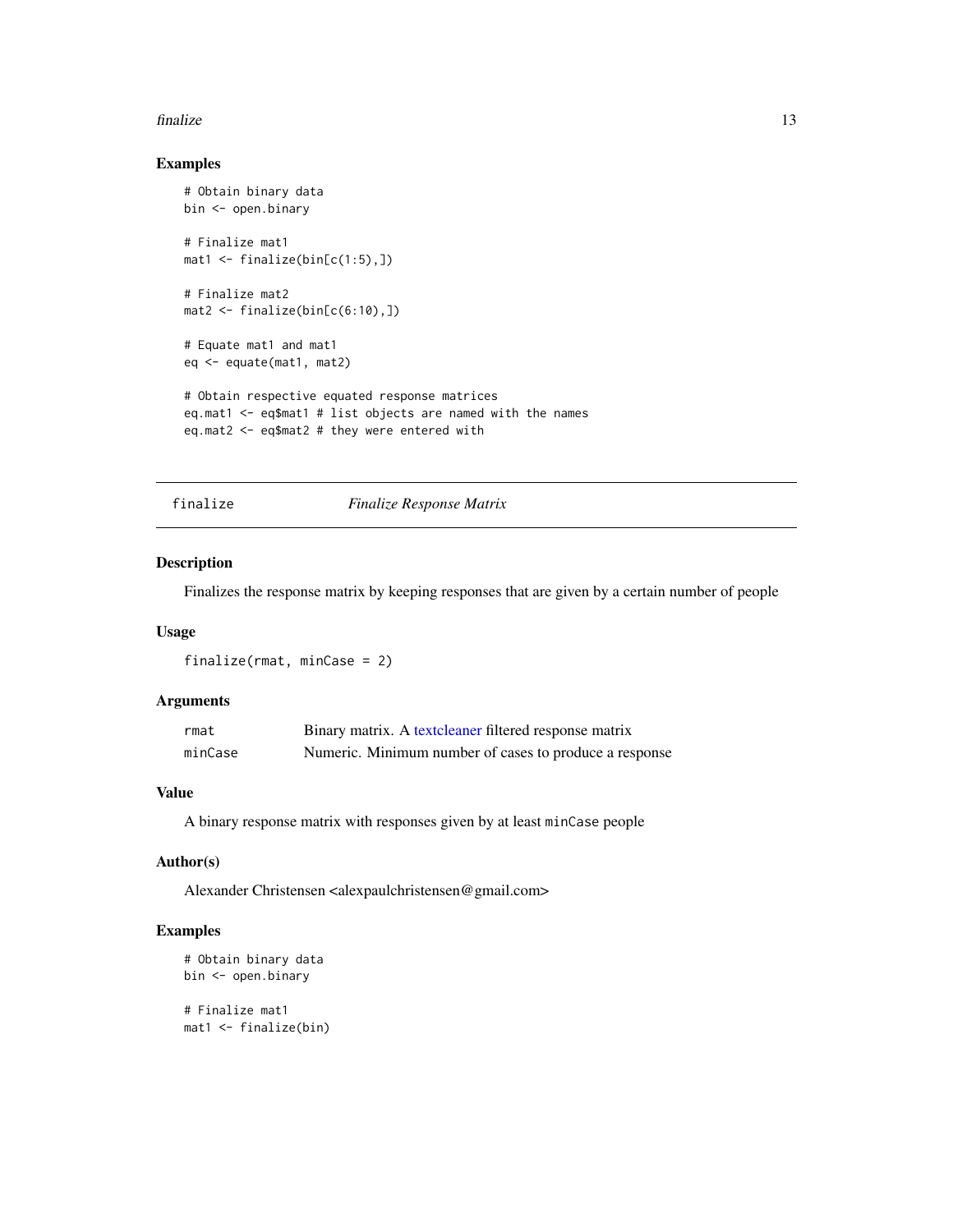<span id="page-13-0"></span>

High openness to experience network from Christensen & Kenett (2019)

#### Usage

data(net.high)

# Format

net.high (matrix, 160 x 160)

# References

Christensen, A. P., & Kenett, Y. N. (2019) Semantic network analysis (SemNA): A tutorial on preprocessing, estimating, and analyzing semantic networks. *PsyArXiv*.

# Examples

data("net.high")

net.low *Low Openness to Experience Network*

#### Description

Low openness to experience network from Christensen & Kenett (2019)

#### Usage

data(net.low)

#### Format

net.low (matrix, 160 x 160)

#### References

Christensen, A. P., & Kenett, Y. N. (2019) Semantic network analysis (SemNA): A tutorial on preprocessing, estimating, and analyzing semantic networks. *PsyArXiv*.

# Examples

data("net.low")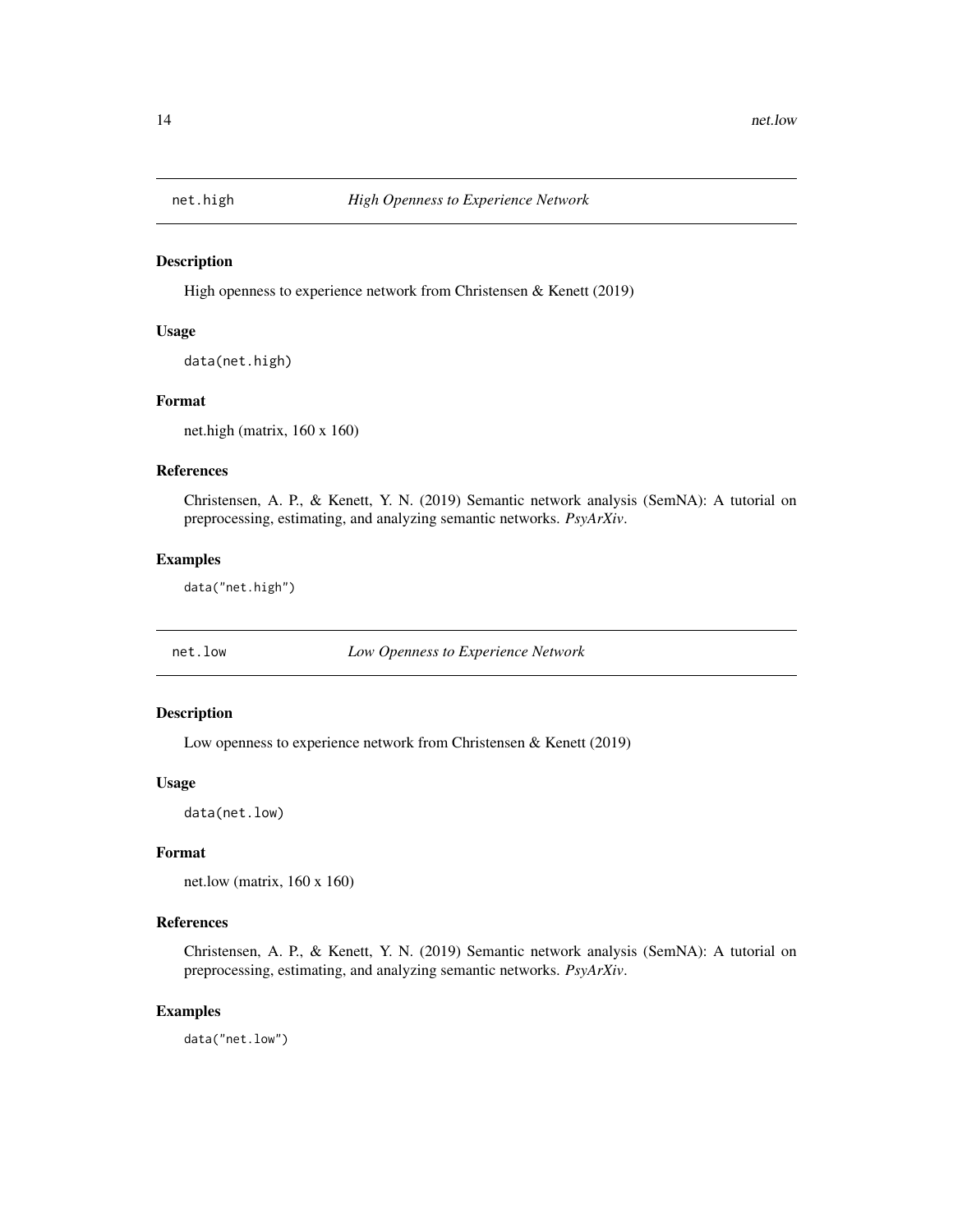<span id="page-14-1"></span><span id="page-14-0"></span>Estimates a semantic network using the Naive Random Walk method described in Lerner, Ogrocki, and Thomas (2009)

#### Usage

 $NRW(data, type = c("num", "prop")$ , threshold = 0)

# Arguments

| data      | Matrix or data frame. A preprocessed verbal fluency matrix where rows are<br>participants and columns are verbal fluency responses |
|-----------|------------------------------------------------------------------------------------------------------------------------------------|
| type      | Character. Type of threshold to apply.                                                                                             |
|           | • "num" Minimum number of co-occurrences                                                                                           |
|           | • "prop" Minimum proportion of co-occurrences                                                                                      |
|           | Defaults to "num"                                                                                                                  |
| threshold | Numeric. Value of the minimum number or proportion of co-occurrences. De-<br>faults to 0 for both "num" and "prop"                 |

### Value

Returns a undirected semantic network

# Author(s)

Alexander Christensen <alexpaulchristensen@gmail.com>

# References

Lerner, A. J., Ogrocki, P. K., & Thomas, P. J. (2009). Network graph analysis of category fluency testing. *Cognitive and Behavioral Neurology*, *22*, 45-52.

```
# Get data
data <- open.clean
# Organize group data
## Get group data
group <- open.group
## Low and high openness to experience groups
```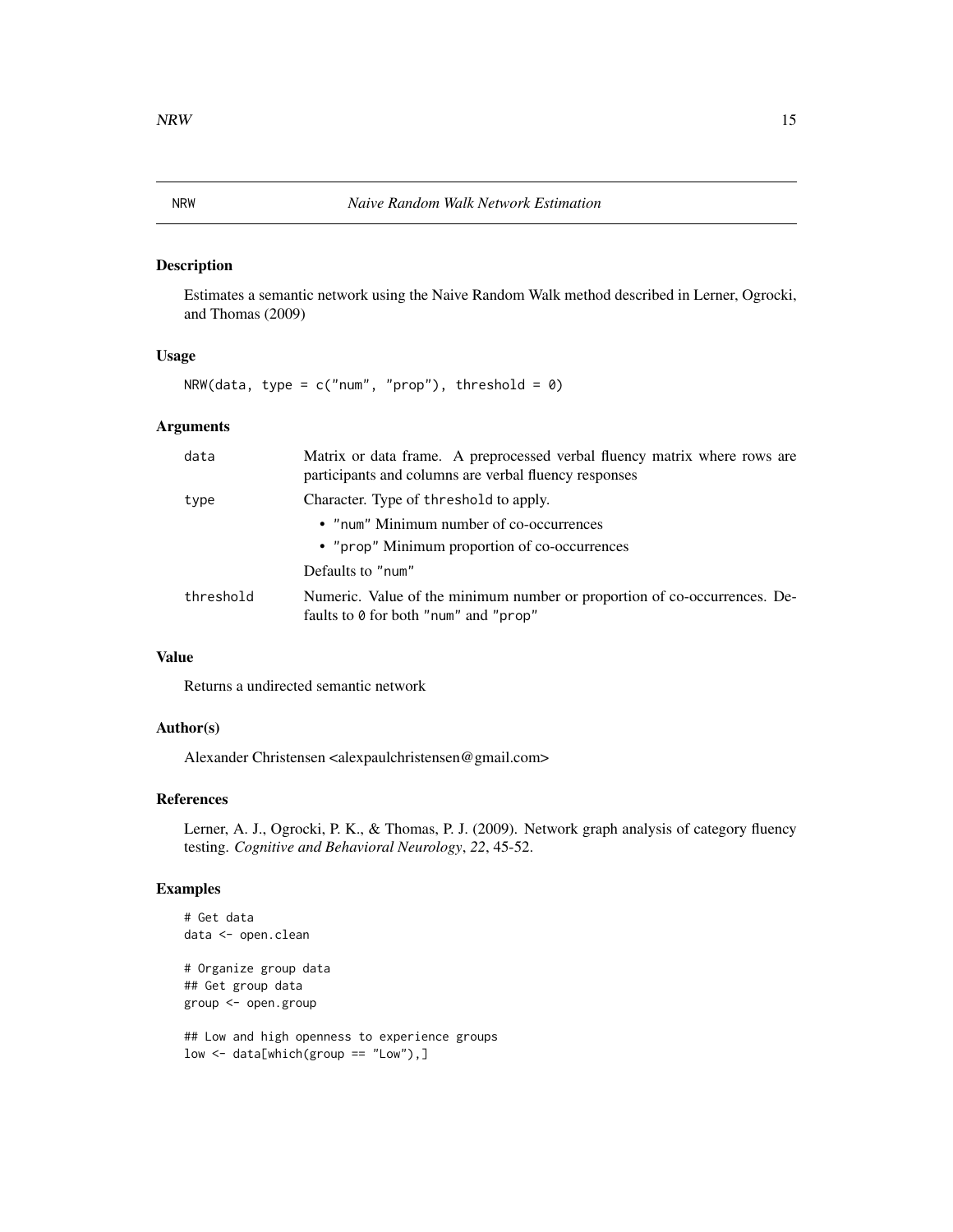```
high <- data[which(group == "High"),]
# Compute networks
low.net <- NRW(low)
high.net <- NRW(high)
```
one.result *Simulated Result for Dataset One*

# Description

A result of [bootSemNeT](#page-4-1) from a simulated dataset

# Usage

data(one.result)

#### Format

one.result (list, length  $= 4$ )

#### Examples

data("one.result")

open.binary *Binary response Matrices (Openness and Verbal Fluency)*

# Description

Binary response matrices for the Animals verbal fluency data (*n* = 516) from Christensen et al. (2018).

# Usage

data(open.binary)

# Format

open.binary (matrix, 516 x 367)

## References

Christensen, A. P., Kenett, Y. N., Cotter, K. N., Beaty, R. E., & Silvia, P. J. (2018). Remotely close associations: Openness to experience and semantic memory structure. *European Journal of Personality*, *32*, 480-492.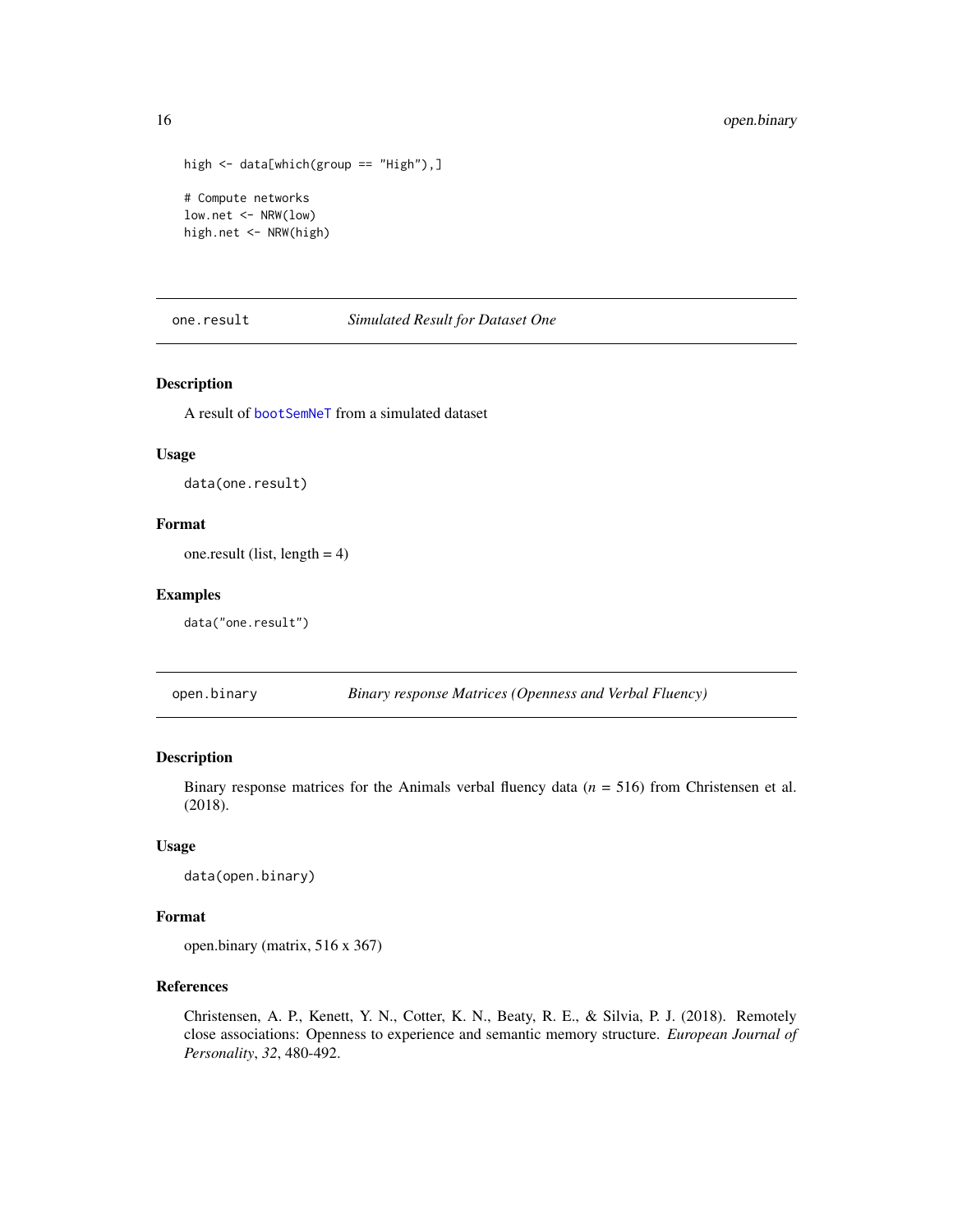# <span id="page-16-0"></span>open.clean 17

# Examples

data("open.binary")

<span id="page-16-1"></span>open.clean *Cleaned response Matrices (Openness and Verbal Fluency)*

# Description

Cleaned response matrices for the Animals verbal fluency data (*n* = 516) from Christensen et al. (2018).

# Usage

data(open.clean)

#### Format

open.clean (matrix, 516 x 35)

# References

Christensen, A. P., Kenett, Y. N., Cotter, K. N., Beaty, R. E., & Silvia, P. J. (2018). Remotely close associations: Openness to experience and semantic memory structure. *European Journal of Personality*, *32*, 480-492.

# Examples

data("open.clean")

open.group *Groups for Openness and Verbal Fluency*

# Description

Groups for the Animals verbal fluency data (*n* = 516) from Christensen et al. (2018; see also [open.clean](#page-16-1)).

# Usage

data(open.group)

# Format

open.group (vector, length = 516)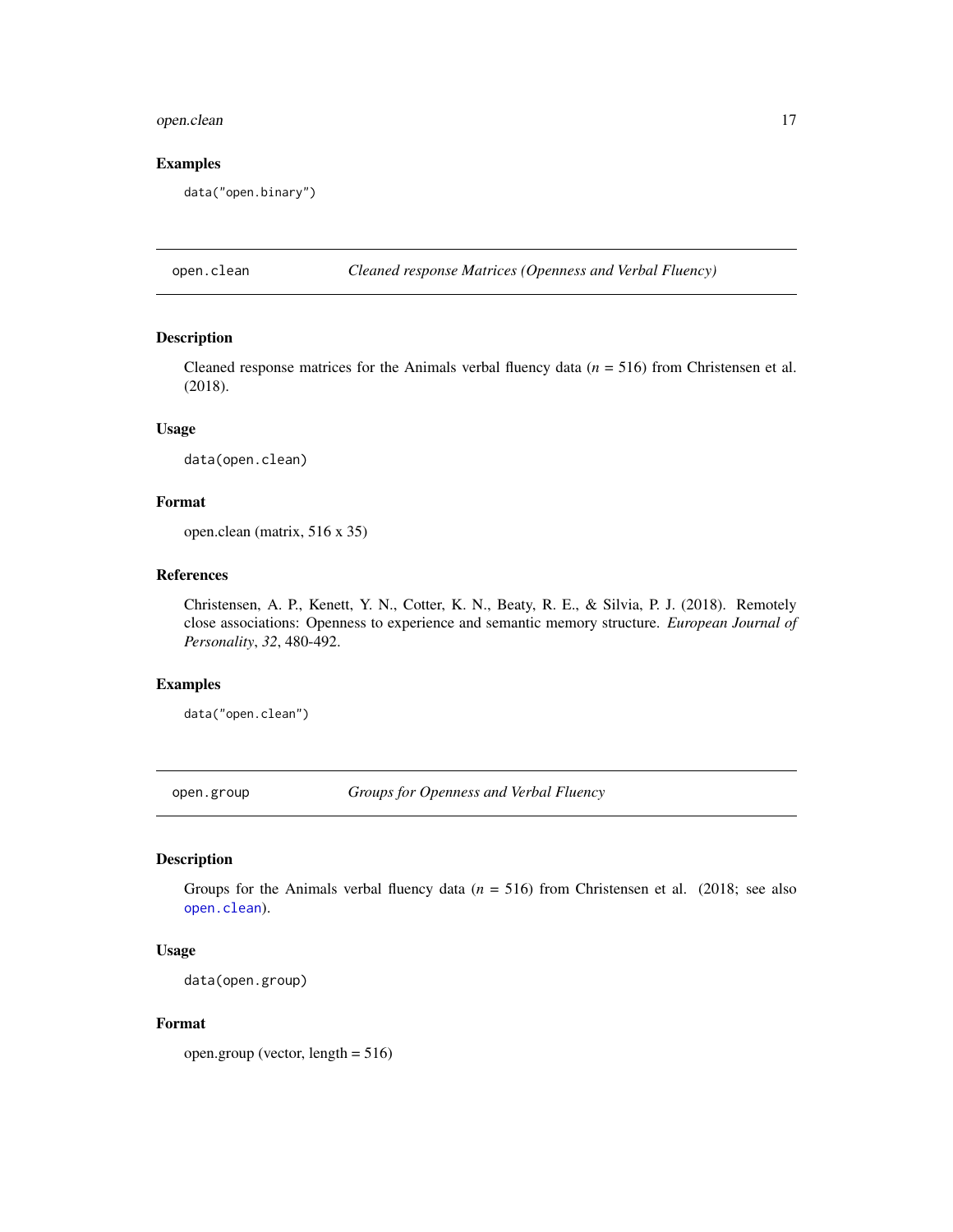# <span id="page-17-0"></span>References

Christensen, A. P., Kenett, Y. N., Cotter, K. N., Beaty, R. E., & Silvia, P. J. (2018). Remotely close associations: Openness to experience and semantic memory structure. *European Journal of Personality*, *32*, 480-492.

#### Examples

data("open.group")

<span id="page-17-1"></span>

PF *Pathfinder Network*

#### Description

Estimates a pathfinder network using the MST-Pathfinder Network method from Quirin et al. (2008; see also Schvaneveldt, 1990)

#### Usage

PF(data)

#### Arguments

data Matrix or data frame. A binary response matrix

# Value

An adjacency matrix

#### Author(s)

Alexander Christensen <alexpaulchristensen@gmail.com>

# References

Quirin, A., Cordon, O., Guerrero-Bote, V. P., Vargas-Quesada, B., & Moya-Aneon, F. (2008) A quick MST-based algorithm to obtain Pathfinder networks (Inf, n-1). *Journal of the American Society for Information Science and Technology*, *59*, 1912-1924.

Schvaneveldt, R. W. (1990). *Pathfinder associative networks: Studies in knowledge organization*. Norwood, NJ: Ablex Publishing.

```
# Obtain data
data <- open.binary
# Estimate network
pf.net <- PF(data)
```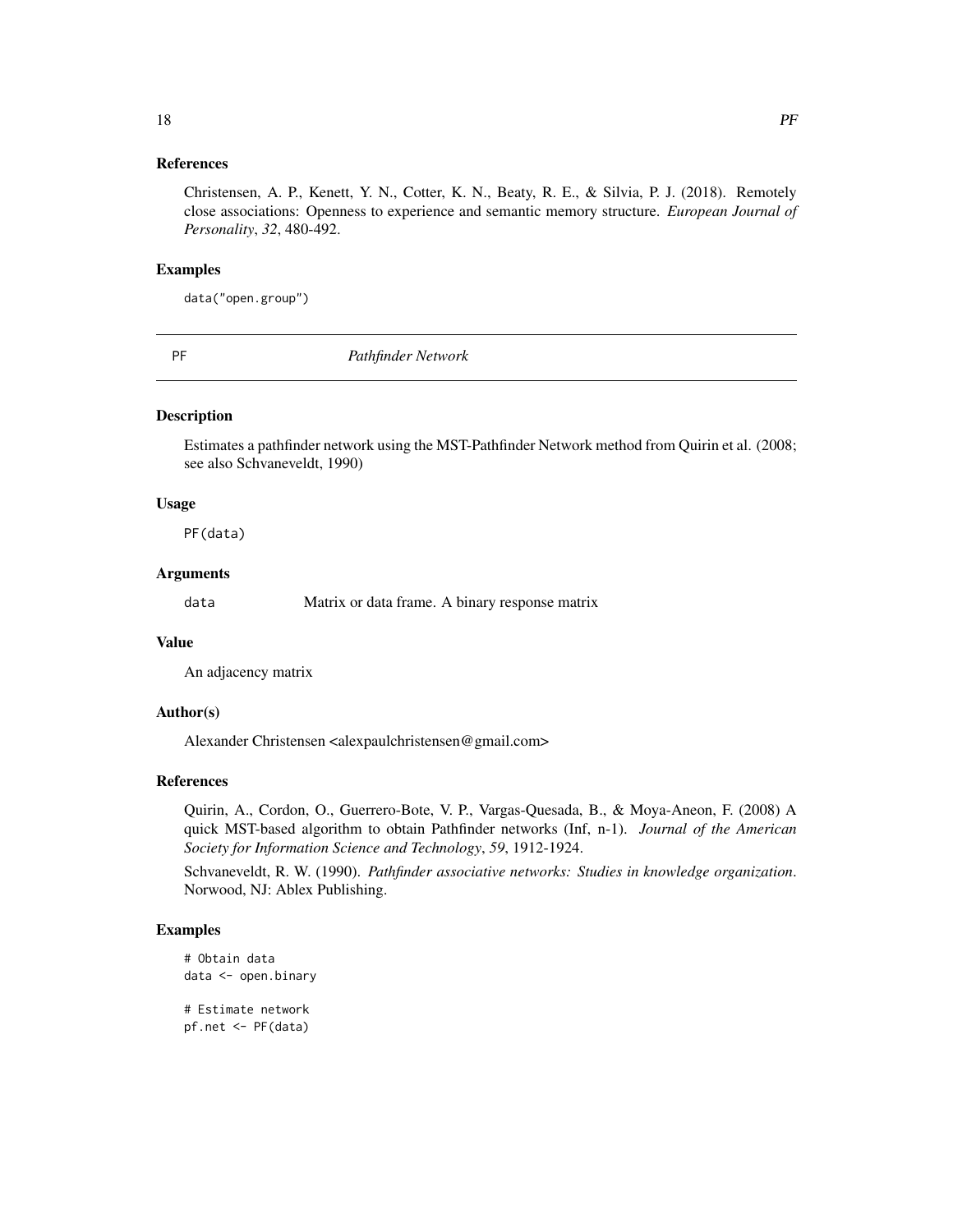<span id="page-18-0"></span>plot.animateShiny *Animate Networks for Spreading Activation from Shiny*

# Description

Uses [qgraph](#page-0-0) and [ani.record](#page-0-0) to animate networks. Accepts only one network animation at a time

# Usage

```
## S3 method for class 'animateShiny'
plot(x, \ldots)
```
### Arguments

| X        | Shiny result result Shiny\$ spreading Activation Plot |
|----------|-------------------------------------------------------|
| $\cdots$ | Additional arguments for ani. record                  |

# Value

Plots animated networks using [qgraph](#page-0-0) and [ani.record](#page-0-0)

#### Author(s)

Alexander Christensen <alexpaulchristensen@gmail.com>

#### References

Epskamp, S., Cramer, A. O. J., Waldorp, L. J., Schmittmann, V. D., & Borsboom, D. (2012). qgraph: Network visualizations of relationships in psychometric data. *Journal of Statistical Software*, *48*, 1-18. Retrieved from: http://www.jstatsoft.org/v48/i04/

Siew, C. S. Q. (2019). spreadr: An R package to simulate spreading activation in a network. *Behavior Research Methods*, *51*, 910-929. https://doi.org/10.3758/s13428-018-1186-5

# Examples

```
if(interactive())
{SemNeTShiny()}
## Not run:
 plot(resultShiny$spreadingActivationPlot[[1]])
```
## End(Not run)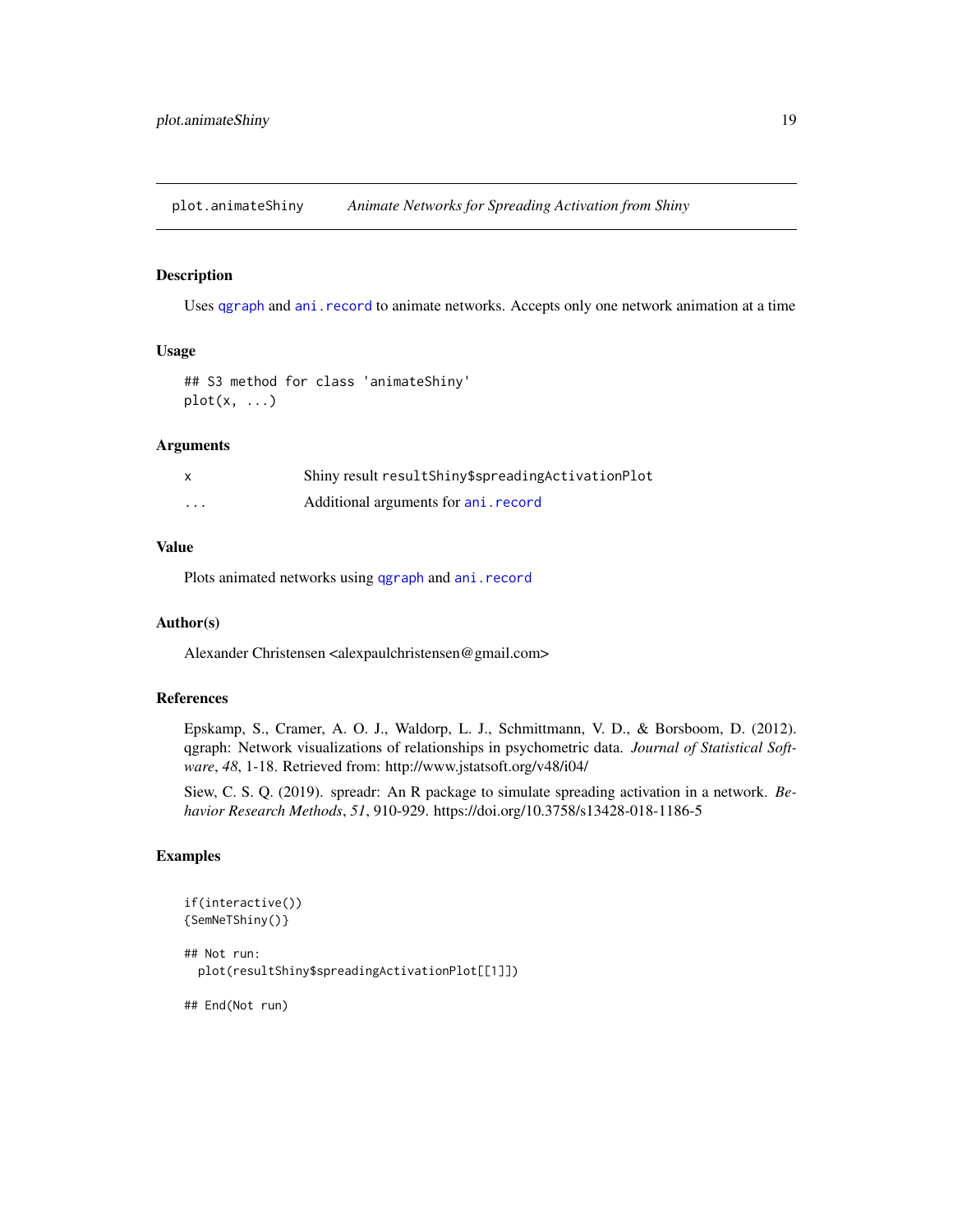<span id="page-19-1"></span><span id="page-19-0"></span>plot.bootSemNeT *Plot for [bootSemNeT](#page-4-1)*

# Description

Plots output from [bootSemNeT](#page-4-1)

#### Usage

```
## S3 method for class 'bootSemNeT'
plot(..., groups = NULL, measures = c("ASPL", "CC", "Q"))
```
# Arguments

| $\cdots$ | $Object(s)$ from boot SemNeT                                               |
|----------|----------------------------------------------------------------------------|
| groups   | Character. Labels for groups in the order they were entered in boot SemNeT |
| measures | Character. Measures to be plotted                                          |

### Value

Returns plots for the specified measures

#### Author(s)

Alexander Christensen <alexpaulchristensen@gmail.com>

```
# Simulate Dataset
one <- sim.fluency(20)
# Run partial bootstrap networks
one.result <- bootSemNeT(one, prop = .50, iter = 1000,
sim = "cosine", cores = 2, type = "node", method = "TMFG")# Plot
plot(one.result, groups = c("One"))
```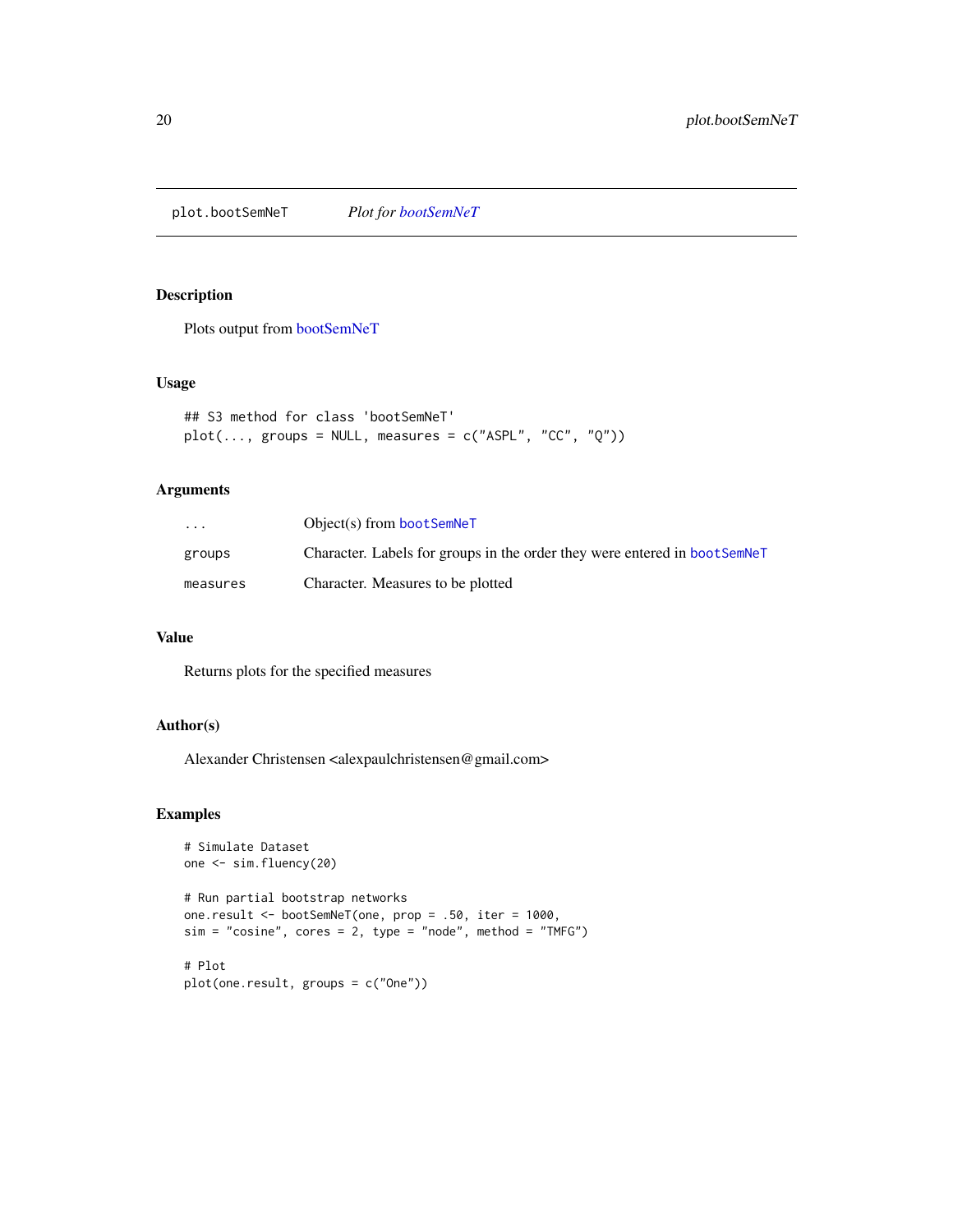<span id="page-20-0"></span>plot.compareShiny *Plots Networks for Comparison from Shiny*

# Description

Uses [qgraph](#page-0-0) to plot networks. Accepts any number of networks and will organize the plots in the number of side-by-side columns using the heuristic of taking the square root of the number of input and rounding down to the nearest integer (i.e., floor(sqrt(length(input)))). Performs the same operations as [compare\\_nets](#page-8-1)

#### Examples

- 3 networks: 1 x 3
- 6 networks: 2 x 3
- 9 networks: 3 x 3

#### Usage

## S3 method for class 'compareShiny'  $plot(x, \ldots)$ 

#### Arguments

| $\boldsymbol{\mathsf{x}}$ | Shiny result resultShiny\$comparePlot |
|---------------------------|---------------------------------------|
| $\cdots$                  | Additional arguments                  |

# Value

Plots networks using [qgraph](#page-0-0)

#### Author(s)

Alexander Christensen <alexpaulchristensen@gmail.com>

# References

Epskamp, S., Cramer, A. O. J., Waldorp, L. J., Schmittmann, V. D., & Borsboom, D. (2012). qgraph: Network visualizations of relationships in psychometric data. *Journal of Statistical Software*, *48*, 1-18.

Jones, P. J. (2019). networktools: Tools for Identifying Important Nodes in Networks. R package version 1.2.1.

Jones, P. J., Mair, P., & McNally, R. (2018). Visualizing psychological networks: A tutorial in R. *Frontiers in Psychology*, *9*, 1742.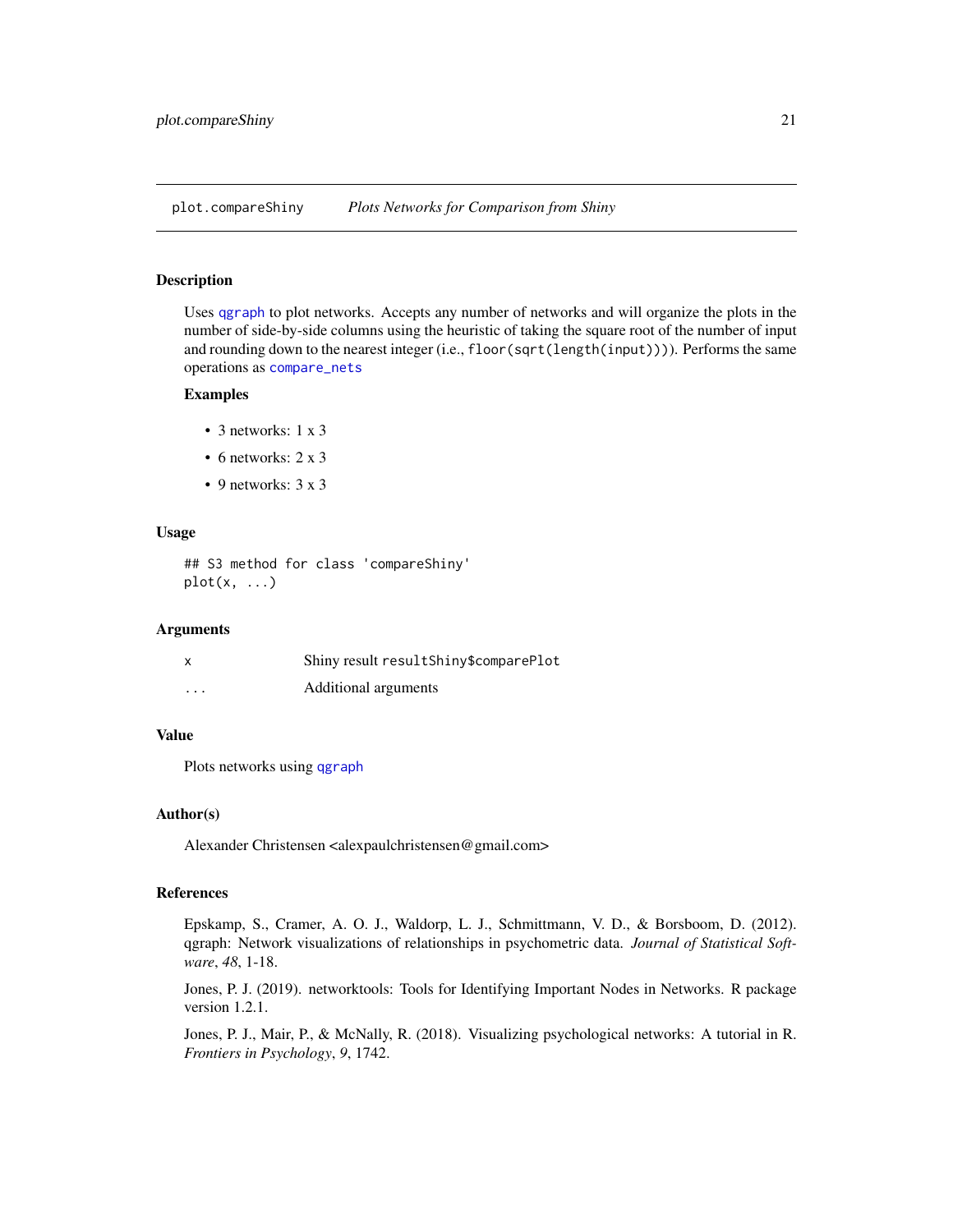# Examples

```
# Simulate Datasets
one <- sim.fluency(10)
two \le sim. fluency(10)
# Compute similarity matrix
cos1 <- similarity(one, method = "cosine")
cos2 <- similarity(two, method = "cosine")
# Compute networks
net1 <- TMFG(cos1)
net2 <- TMFG(cos2)
# Compare networks
compare_nets(net1, net2, title = list("One", "Two"), config = "spring")
# Change edge colors
compare_nets(net1, net2, title = list("One", "Two"),
config = "spring", qgraph.args = list(edge.color = "blue"))
```
<span id="page-21-1"></span>

#### Q *Modularity*

# Description

Computes a global modularity measure (Q) using the Louvain community detection algorithm

#### Usage

 $Q(A)$ 

#### Arguments

A An adjacency matrix of network data

#### Value

Returns Q or a measure of how well the communities in the network are compartmentalized

#### Author(s)

Alexander Christensen <alexpaulchristensen@gmail.com>

# References

Blondel, V. D., Guillaume, J. L., Lambiotte, R., & Lefebvre, E. (2008). Fast unfolding of communities in large networks. *Journal of Statistical Mechanics: Theory and Experiment*, *2008*, P10008. Rubinov, M., & Sporns, O. (2010). Complex network measures of brain connectivity: Uses and interpretations. *NeuroImage*, *52*, 1059-1069.

<span id="page-21-0"></span>22  $\sim$  Q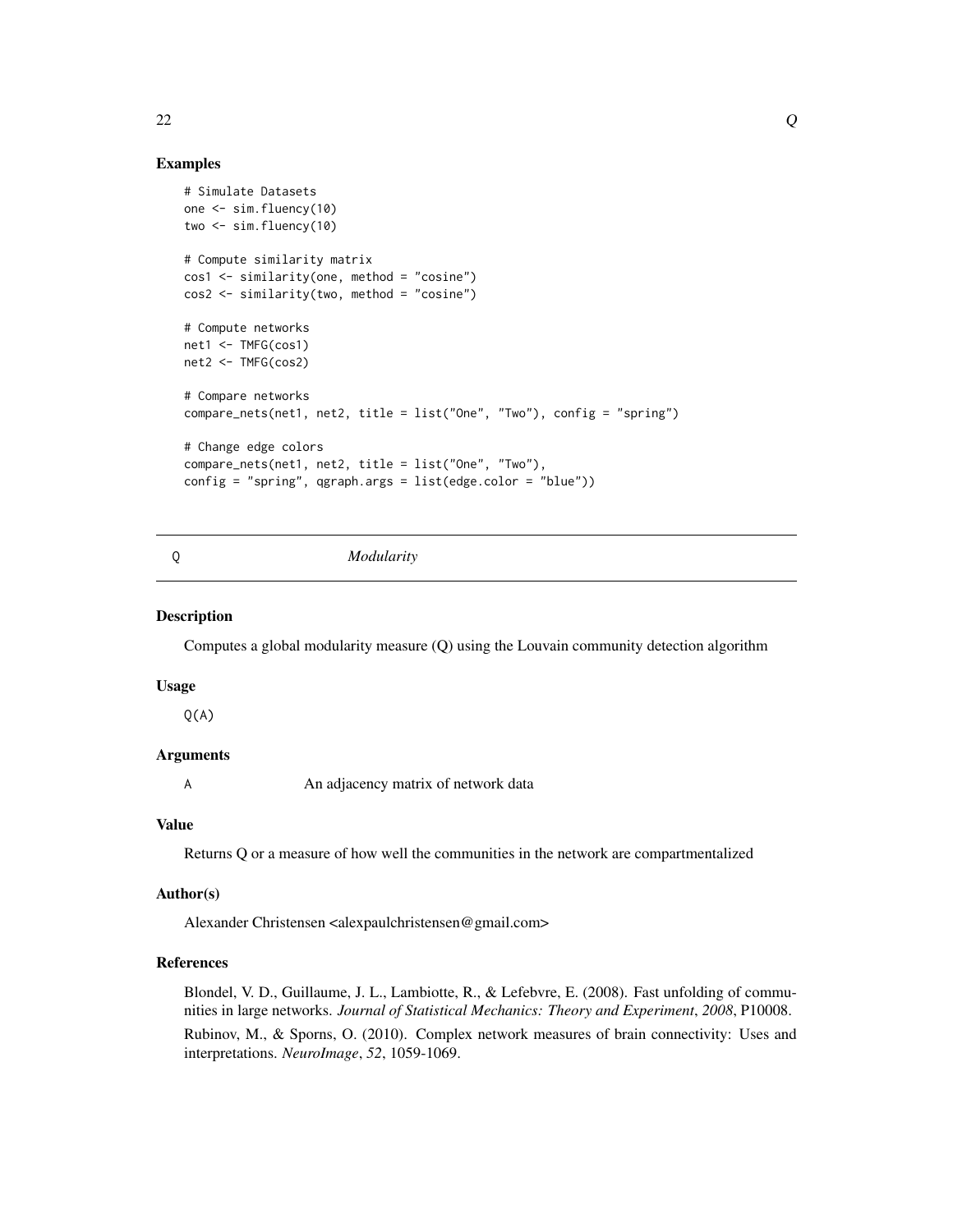#### <span id="page-22-0"></span>randnet.test 23

#### Examples

```
# Pearson's correlation only for CRAN checks
A <- TMFG(similarity(sim.fluency(100), method = "cor"))
modularity <- Q(A)
```
# <span id="page-22-1"></span>randnet.test *Test Against Random Networks*

# Description

Performs significance tests for global measures of semantic networks against the global measures of equivalent size (and density) random networks

#### Usage

randnet.test(..., iter, cores)

#### Arguments

| $\cdot$ | Matrices or data frames. Semantic networks to be compared against random<br>networks                                                                                                              |
|---------|---------------------------------------------------------------------------------------------------------------------------------------------------------------------------------------------------|
| iter    | Numeric. Number of iterations in bootstrap. Defaults to 1000                                                                                                                                      |
| cores   | Number of computer processing cores to use for bootstrapping samples. De-<br>faults to $n - 1$ total number of cores. Set to any number between 1 and maximum<br>amount of cores on your computer |

#### Value

Returns a matrix containing p-values for the network measures of the input networks against the distribution of equivalent random networks. The last two columns contain the mean ("M.rand") and standard deviation ("SD.rand") of the network measures for the random network distribution

# Author(s)

Alexander Christensen <alexpaulchristensen@gmail.com>

# References

Viger, F., & Latapy, M. (2016). Efficient and simple generation of random simple connected graphs with prescribed degree sequence. *Journal of Complex Networks*, *4*, 15-37.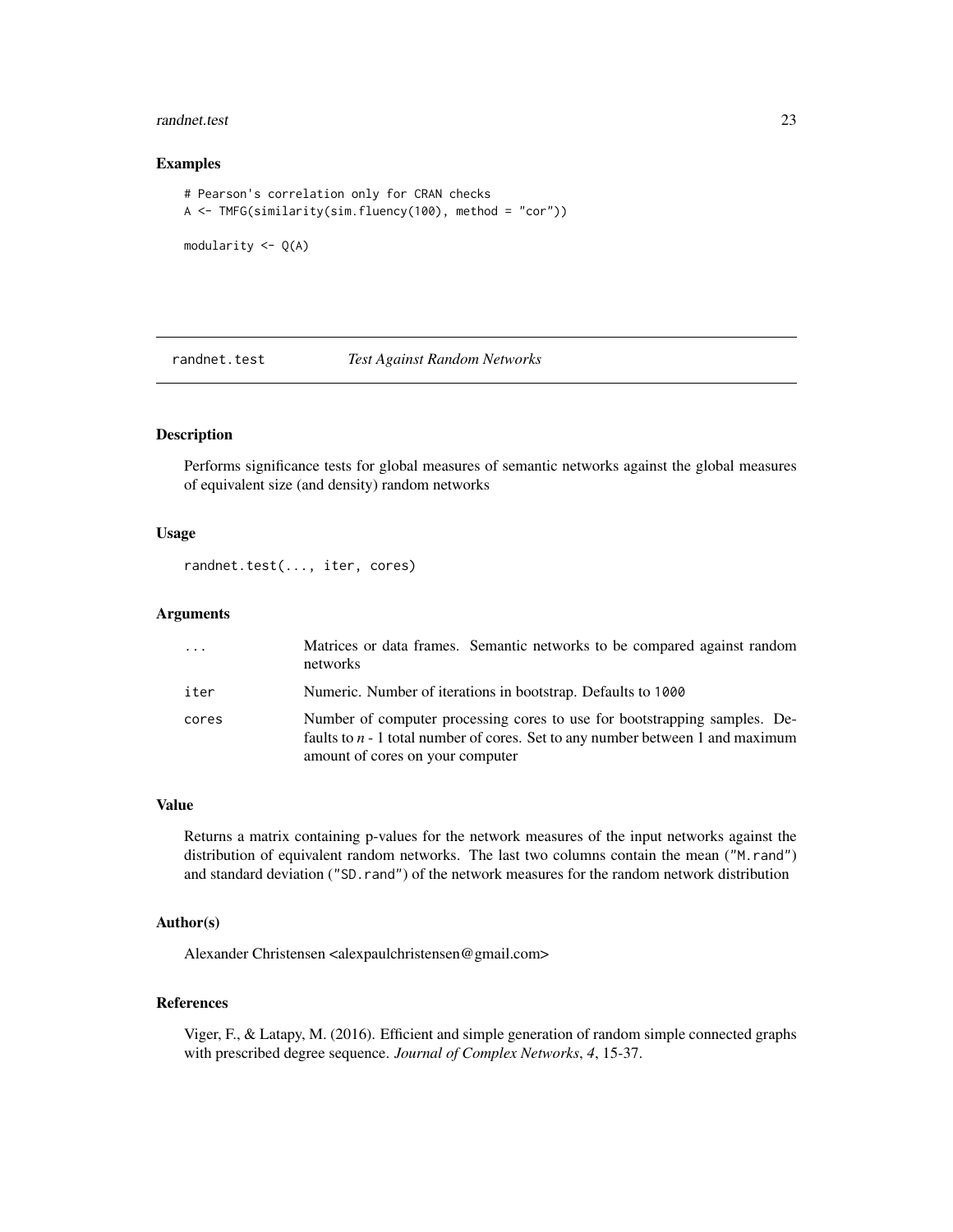#### Examples

```
# Get openness data
one \leq open.clean[which(open.group == "Low"),]
two <- open.clean[which(open.group == "High"),]
# Compute networks
net.one <- CN(one)
net.two <- CN(two)
# Perform random networks test
randnet.test(net.one, net.two, iter = 100, cores = 2)
```
# <span id="page-23-1"></span>randwalk *Random Walk Simulation*

#### Description

Simulates random walks over two networks to examine the characteristics of spontaneous spreading activation (see Kenett & Austerweil, 2016)

#### Usage

```
randwalk(A, B, reps = 20, steps = 10, iter = 10000, cores)
```
# Arguments

| A     | Matrix or data frame. Adjacency matrix of a semantic network                                                                                                                                               |
|-------|------------------------------------------------------------------------------------------------------------------------------------------------------------------------------------------------------------|
| B     | Matrix or data frame. A comparison adjacency matrix of a semantic network                                                                                                                                  |
| reps  | Numeric. Number of repetitions of increments in 10 steps. Defaults to 20                                                                                                                                   |
| steps | Numeric. Number of random steps to begin with. Defaults to 10                                                                                                                                              |
| iter  | Numeric. Number of iterations for each random walk. Defaults to 10000                                                                                                                                      |
| cores | Numeric. Number of computer processing cores to use for bootstrapping sam-<br>ples. Defaults to $n - 1$ total number of cores. Set to any number between 1 and<br>maximum amount of cores on your computer |

# Value

A result matrix containing the means and standard deviations for several measures as well as *p*values for a Mann-Whitney U test

### Author(s)

Alexander Christensen <alexpaulchristensen@gmail.com> and Yoed Kenett <yoedkenett@gmail.com>

<span id="page-23-0"></span>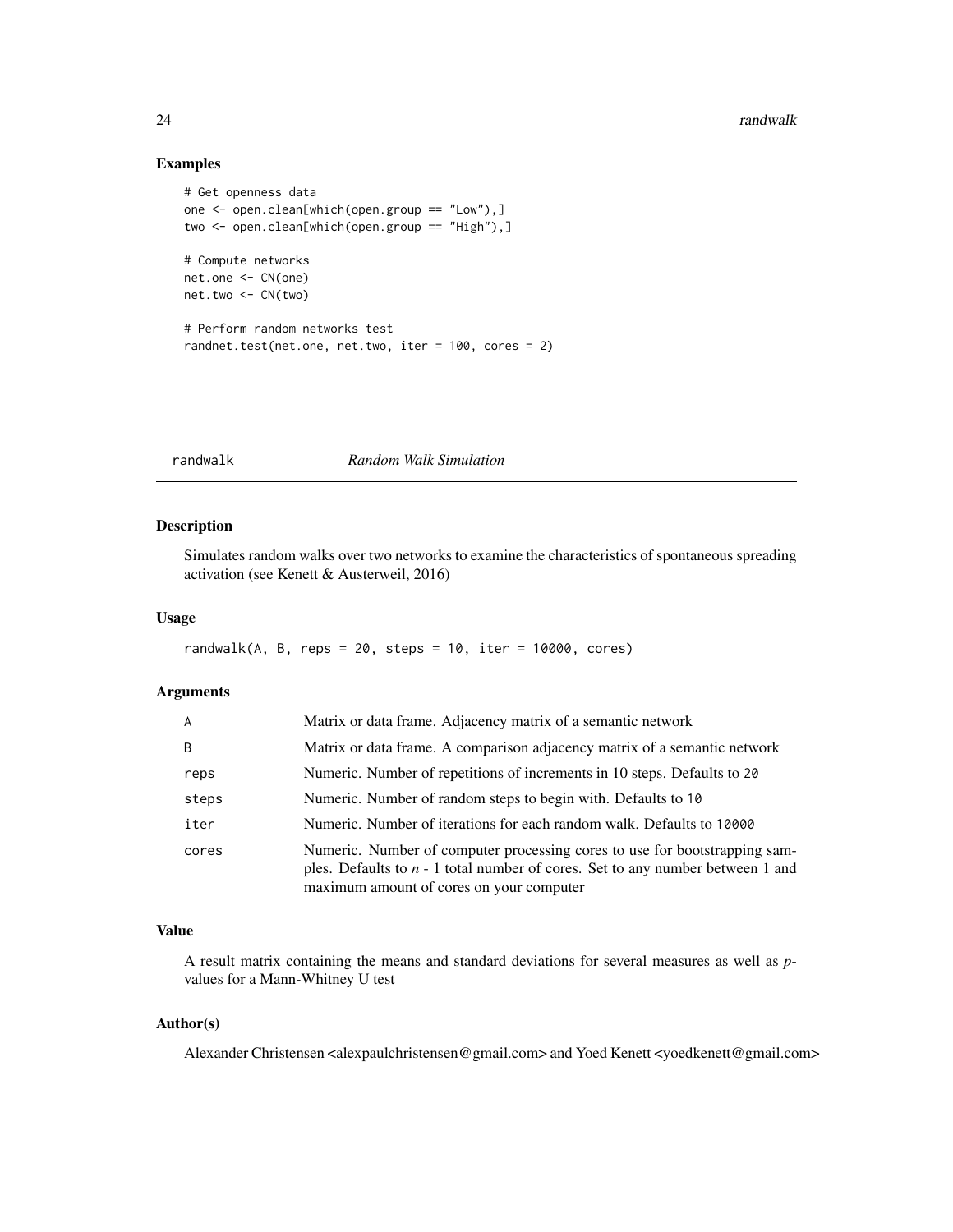# <span id="page-24-0"></span>response.analysis 25

# References

Kenett, Y. N., & Austerweil, J. L. (2016). Examining search processes in low and high creative individuals with random walks. In *Paper presented at the proceedings of the 38th annual meeting of the cognitive science society*. Austin, TX.

# Examples

```
# Simulate Datasets
one <- sim.fluency(10)
two \le sim. fluency(10)
# Compute similarity matrix
cos1 <- similarity(one, method = "cosine")
cos2 <- similarity(two, method = "cosine")
# Compute networks
net1 <- TMFG(cos1)
net2 <- TMFG(cos2)
# Run random walk analysis
rw.results <- randwalk(net1, net2, iter = 100, cores = 2)
```
response.analysis *Response Analysis*

# Description

Computes the difference in the total and unique number of responses between two groups (follows Christensen et al., 2018)

#### Usage

```
response.analysis(...)
```
#### Arguments

... Matrix or data frame. Responses matrices for two different groups

# Value

A list containing objects:

total A vector with the total responses given by each participant. A *t*-test is used to compare, on average, whether one group provides more response than the other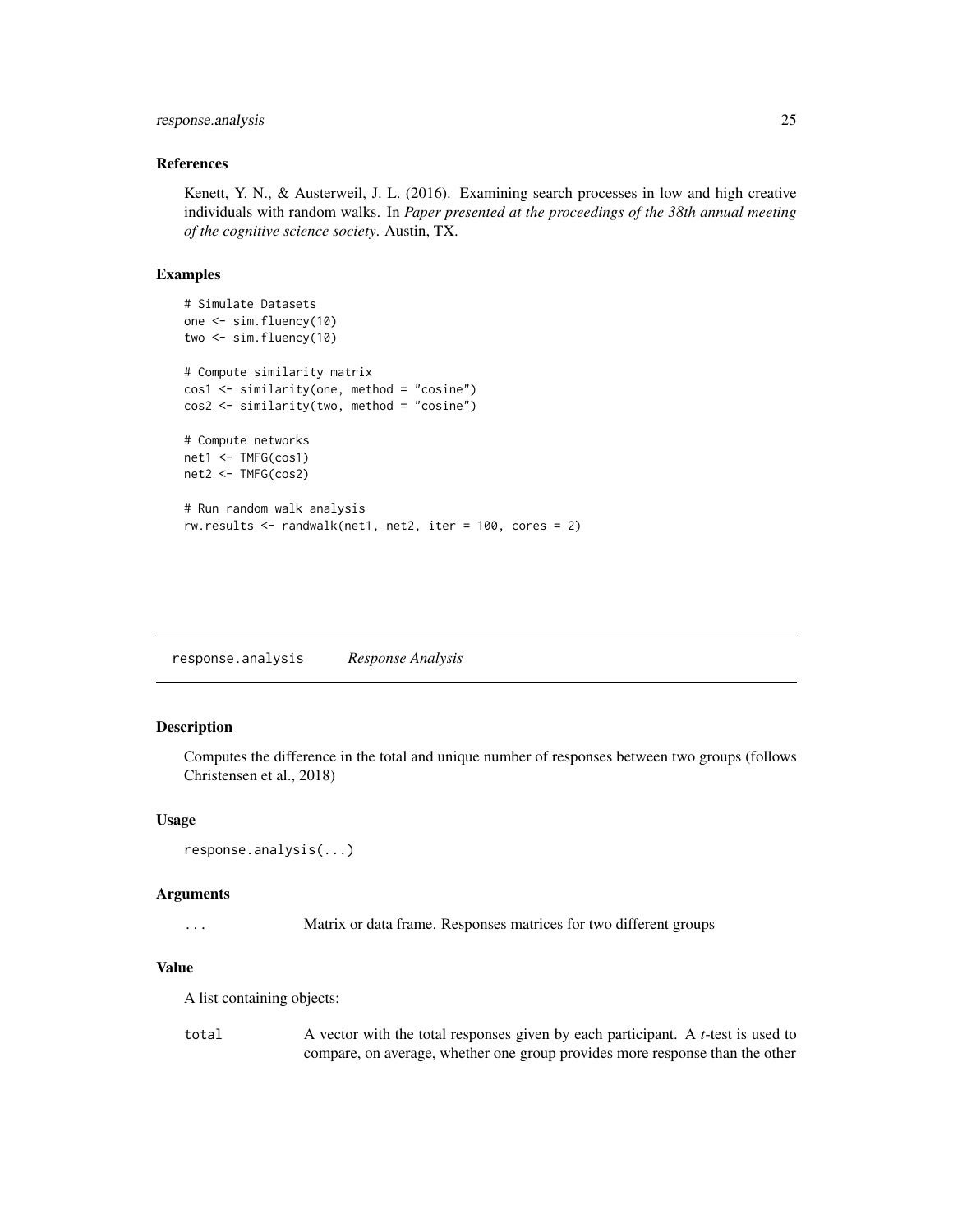<span id="page-25-0"></span>

| unique | A vector with the number of unique responses provided by both groups (Total    |
|--------|--------------------------------------------------------------------------------|
|        | Across Groups), the number of unique responses provided by each group (Total), |
|        | and the number of unique resposnes provided by each group that were <i>not</i> |
|        | provided by the other group (Unique). A McNemar's test is used to compare      |
|        | whether the number of unique responses are different between groups            |

#### Author(s)

Alexander Christensen <alexpaulchristensen@gmail.com>

#### References

Christensen, A. P., Kenett, Y. N., Cotter, K. N., Beaty, R. E., & Silvia, P. J. (2018). Remotely close associations: Openness to experience and semantic memory structure. *European Journal of Personality*, *32*, 480-492.

# Examples

```
# Obtain data
low <- open.clean[which(open.group == "Low"),]
high <- open.clean[which(open.group == "High"),]
```

```
# Perform analysis
response.analysis(low, high)
```
<span id="page-25-1"></span>semnetmeas *Semantic Network Measures*

# Description

Computes the average shortest path length (ASPL), clustering coefficient(CC), and modularity (Q) of the network

#### Usage

```
semnetmeas(A, meas = c("ASPL", "CC", "Q"), weighted = FALSE)
```
#### Arguments

| A        | Matrix or data frame. An adjacency matrix of a network                                                                      |  |  |
|----------|-----------------------------------------------------------------------------------------------------------------------------|--|--|
| meas     | Character. Global network measures to compute. By default, computes ASPL,<br>CC, and O. Individual measures can be selected |  |  |
| weighted | Boolean. Should weighted measures be computed? Defaults to FALSE. Set to<br>TRUE for weighted measures                      |  |  |

# Value

Returns a values for ASPL, CC, and Q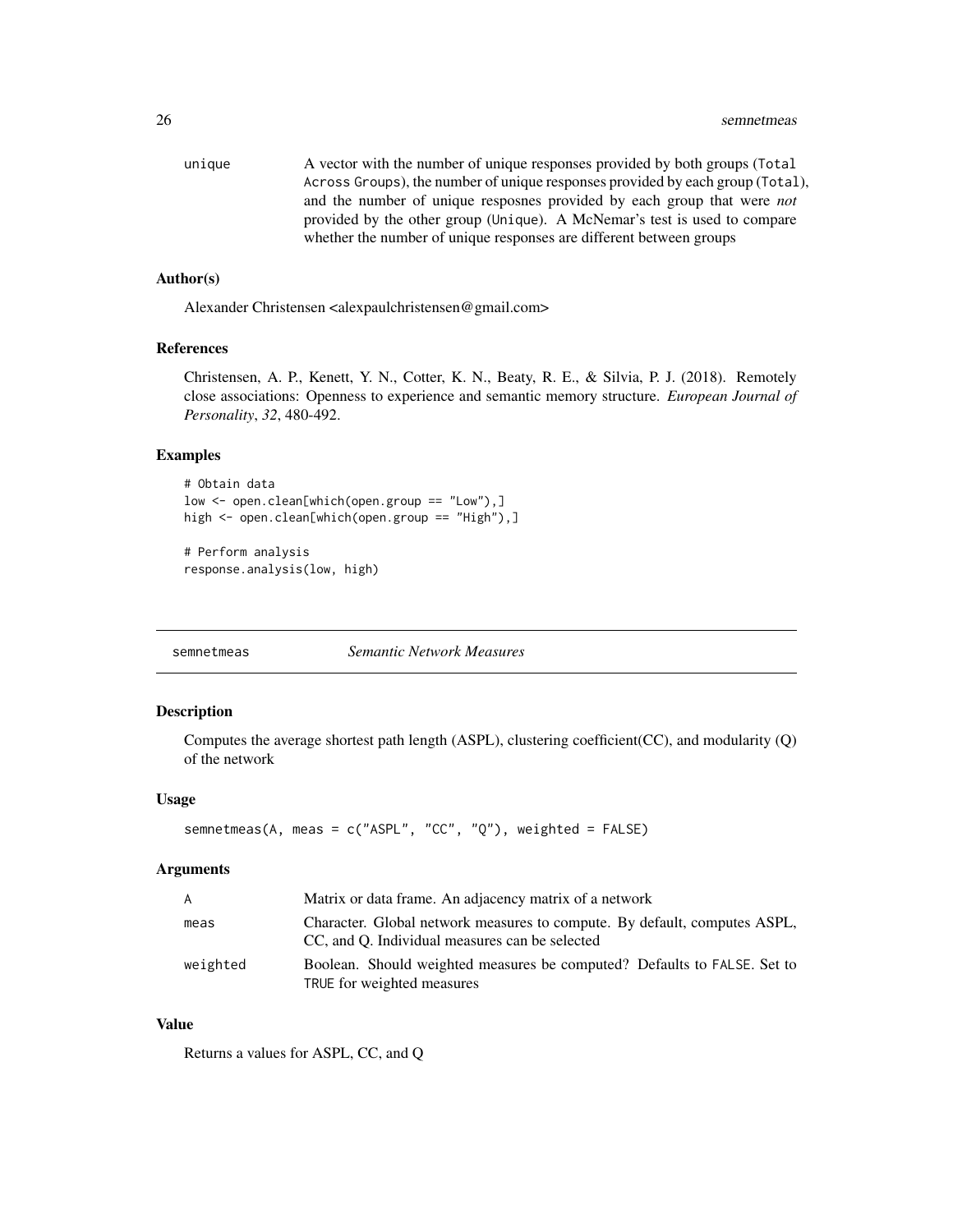# <span id="page-26-0"></span>SemNeTShiny 27

# Author(s)

Alexander Christensen <alexpaulchristensen@gmail.com>

# Examples

```
# Simulate Datasets
one <- sim.fluency(10)
# Compute similarity matrix
cos <- similarity(one, method = "cosine")
# Compute networks
net <- TMFG(cos)
# Compute global network measures
```

```
globmeas <- semnetmeas(net)
```
#### <span id="page-26-1"></span>SemNeTShiny *Shiny App for* [SemNeT](#page-1-1)

#### Description

An interactive Shiny application for running [SemNeT](#page-1-1) analysis.

# Usage

SemNeTShiny()

# Value

A list called resultShiny containing:

| data     | The data imported into SemNeTShiny                                                                                                                        |
|----------|-----------------------------------------------------------------------------------------------------------------------------------------------------------|
| group    | The grouping variable imported into SemNeTShiny                                                                                                           |
| network  | The networks generated during SemNeTShiny session. The networks are labelled<br>using the provided grouping variable                                      |
| measures | Network measures ASPL (Average Shortest Path Lengths), CC (Clustering Co-<br>efficient), and Q (Modularity) for the networks generated during SemNeTShiny |

#### (see [semnetmeas](#page-25-1))

| comparePlot        | A visualization of the networks generated during SemNeTShiny                        |
|--------------------|-------------------------------------------------------------------------------------|
| (see compare_nets) |                                                                                     |
| randomTest         | Statistical results from the Random Network Test in SemNeTShiny (see randnet. test) |
| bootstrap          | Results from the Bootstrap Network Analysis in SemNeTShiny (see boot SemNeT)        |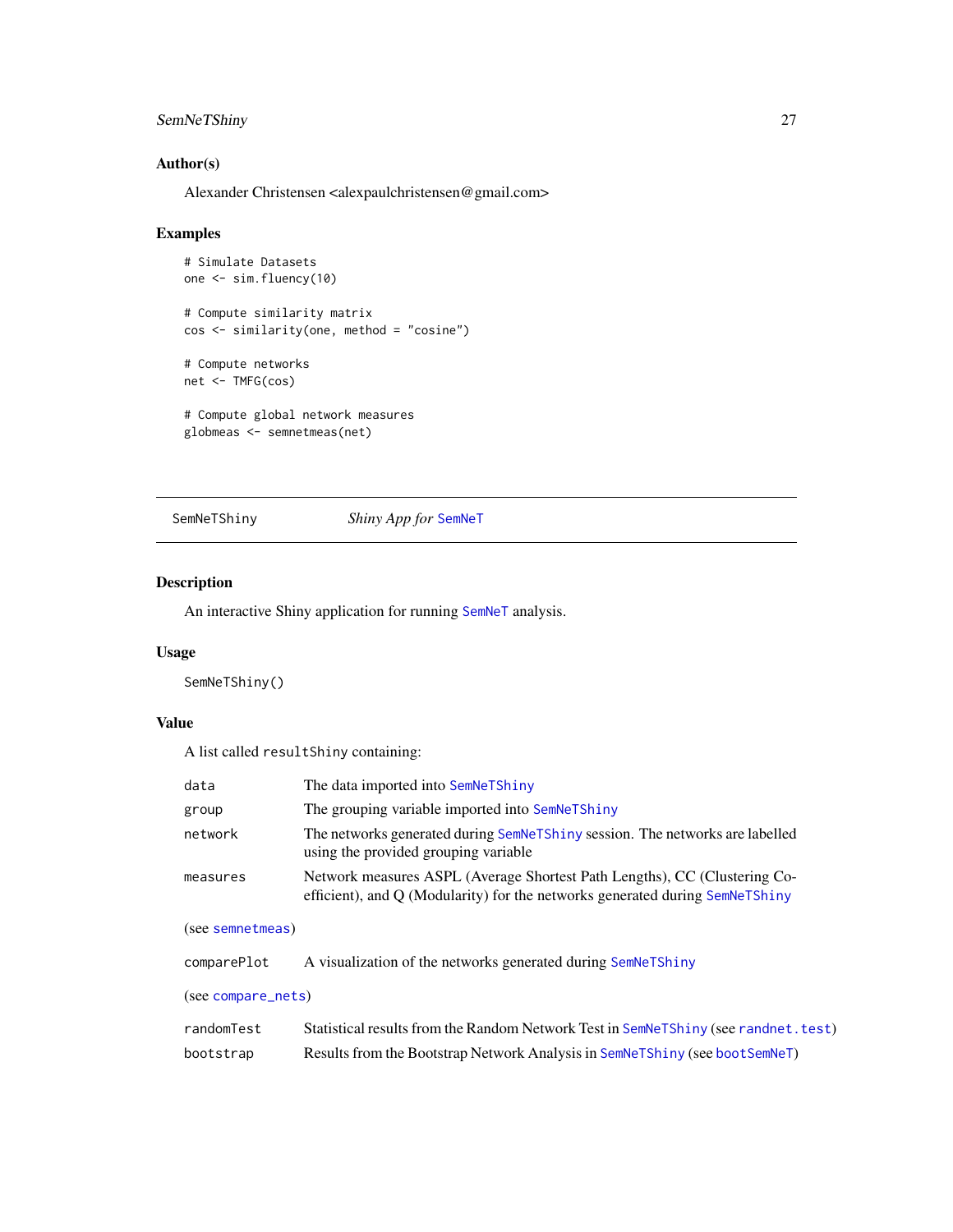# <span id="page-27-0"></span>28 sim.fluency

|            | bootstrapTest Statistical results from the Bootstrap Network Analysis (see test.bootSemNeT)               |
|------------|-----------------------------------------------------------------------------------------------------------|
|            | bootstrapP1ot Plots of the statistical results from the Bootstrap Network Analysis (see p1ot. bootSemNeT) |
| randomWalk | Results from the Random Walk Analysis (see randwalk)                                                      |
|            | bootstrapPlot Results from the Spreading Activation Analysis (see spreadr)                                |

#### Examples

```
if(interactive())
{SemNeTShiny()}
```
<span id="page-27-1"></span>sim.fluency *Simulates a verbal fluency binary response matrix*

# Description

Simulates verbal fluency data based on the number of nodes in the desired network. The summed total of each response is simulated from a poisson distribution (see [rpois](#page-0-0)), using frequencies from the [animals.freq](#page-2-1) data. Using these sums, participants responses are simulated with a probability of giving a response as the total of the summed response over the number of participants.

# Usage

sim.fluency(nodes, cases, random = FALSE)

# Arguments

| nodes  | Numeric. Number of nodes to simulate in data. Defaults to 100                |
|--------|------------------------------------------------------------------------------|
| cases  | Numeric. Number of participants to simulate in data. Defaults to 500         |
| random | Boolean. Should the frequencies be randomly sampled from? Defaults to FALSE. |

# Value

A binary matrix with p (participants) by n (nodes)

# Author(s)

Alexander Christensen <alexpaulchristensen@gmail.com>

```
# Simulate data for 50 nodes and 200 participants
sim.fluency(node = 50, cases = 200)
```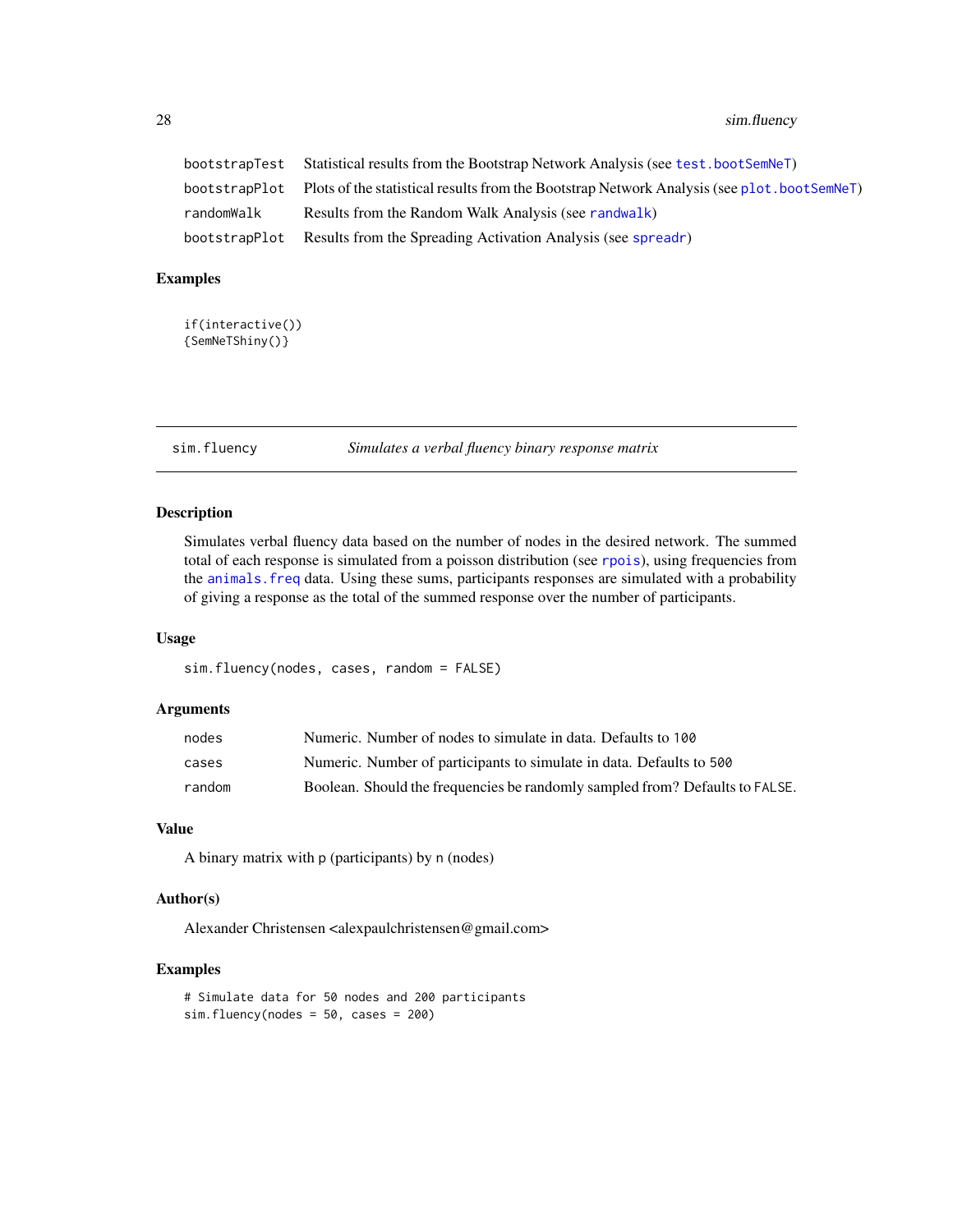<span id="page-28-1"></span><span id="page-28-0"></span>Computes several measures of similarity (see Choi, Cha, & Tappert, 2010 for additional measures)

#### Usage

```
similarity(
 data,
 method = c("angular", "cor", "cosine", "euclid", "faith", "jaccard", "phi", "rr")
)
```
#### Arguments

| data   | Matrix or data frame. A binarized dataset of verbal fluency or linguistic data |
|--------|--------------------------------------------------------------------------------|
| method | Character. Type of similarity measure to compute.                              |
|        | Below are the definitions for each bin:                                        |

|   |         | $\Omega$ |           |      |
|---|---------|----------|-----------|------|
| 1 | a       | h        | a+b       | (R1) |
| 0 | c       | d        | c+d       | (R2) |
|   | $a + c$ | b+d      | $a+b+c+d$ | (N)  |
|   | (C1)    | (C2)     | (N)       |      |

Options include:

• "angular" = 
$$
1 - (2 * a\cos(\cosinesimilarity)/\pi)
$$

• "cosine" = 
$$
a/\sqrt{(a+b)(a+c)}
$$

• "faith" = 
$$
a + 0.5d/a + b + c + d
$$

- "jaccard" =  $a/a + b + c$
- "phi" and "cor" =  $ad bc / \sqrt{(R1xR2xC1xC2)}$
- "rr" =  $a/a + b + c + d$

#### Value

A symmetric similarity matrix

#### Author(s)

Alexander Christensen <alexpaulchristensen@gmail.com>

#### References

Choi, S. S., Cha, S. H., & Tappert, C. C. (2010). A survey of binary similarity and distance measures. *Journal of Systemics, Cybernetics and Informatics*, *8*, 43-48.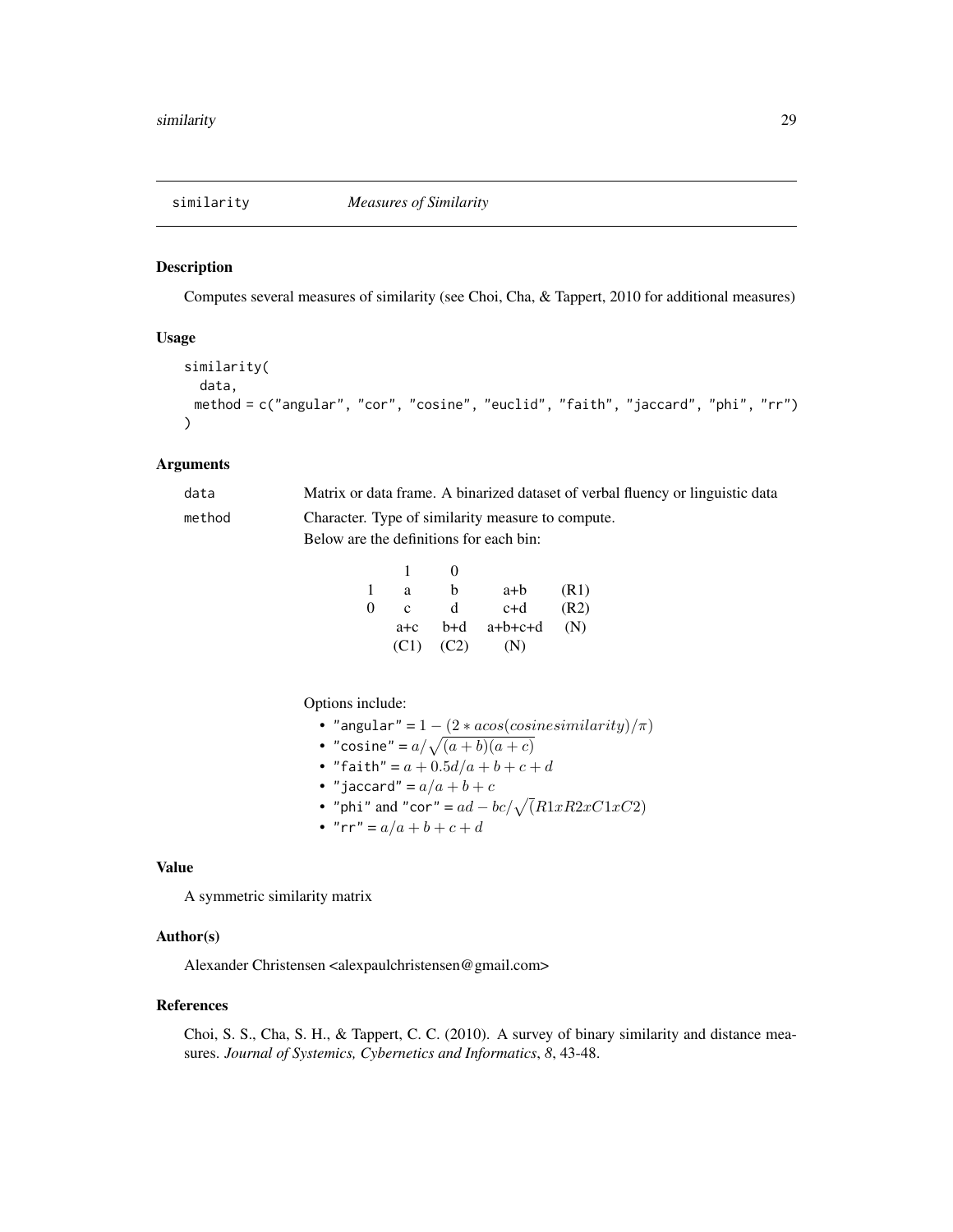# Examples

```
# Simulate Datasets
one <- sim.fluency(10)
# Compute similarity matrix
cos <- similarity(one, method = "cosine")
```
<span id="page-29-1"></span>test.bootSemNeT *Statistical tests for* [bootSemNeT](#page-4-1)

# Description

Computes statistical tests for bootstrapped networks from [bootSemNeT](#page-4-1)

#### Usage

```
test.bootSemNeT(
  ...,
 test = c("ANCOVA", "ANOVA", "t-test"),
 measures = c("ASPL", "CC", "Q"),formula = NULL,
  groups = NULL
\mathcal{L}
```
# Arguments

| $\cdots$ | Object(s) from bootSemNeT                                                                                                                                                                                                                                                   |
|----------|-----------------------------------------------------------------------------------------------------------------------------------------------------------------------------------------------------------------------------------------------------------------------------|
| test     | Character. Type of statistical test to be used.                                                                                                                                                                                                                             |
|          | • "t-test" Computes t-tests for all measures                                                                                                                                                                                                                                |
|          | • "ANOVA" Computes ANOVAs and includes Tukey's HSD for pairwise com-<br>parisons (TukeyHSD)                                                                                                                                                                                 |
|          | • "ANCOVA" Computes ANCOVAs that control for the number of nodes and<br>edges in the networks and includes adjusted means and Tukey's HSD for<br>pairwise comparisons (TukeyHSD)                                                                                            |
| measures | Character. Network measures to be tested.                                                                                                                                                                                                                                   |
|          | • ASPL Average shortest path length<br>• CC Clustering coefficient                                                                                                                                                                                                          |
|          | • Q Modularity statistic                                                                                                                                                                                                                                                    |
| formula  | Character. A formula for specifying an ANOVA structure. The formula should<br>have the predictor variable as "y" and include the names the variables are grouped<br>by (e.g., formula = "y $\sim$ group_var1 $\star$ group_var2"). See Two-way ANOVA<br>example in examples |
| groups   | Data frame. A data frame specifying the groups to be input into the formula.<br>The column names should be the variable names of interest. The groups should<br>be in the same order as the groups input into bootSemNeT                                                    |

<span id="page-29-0"></span>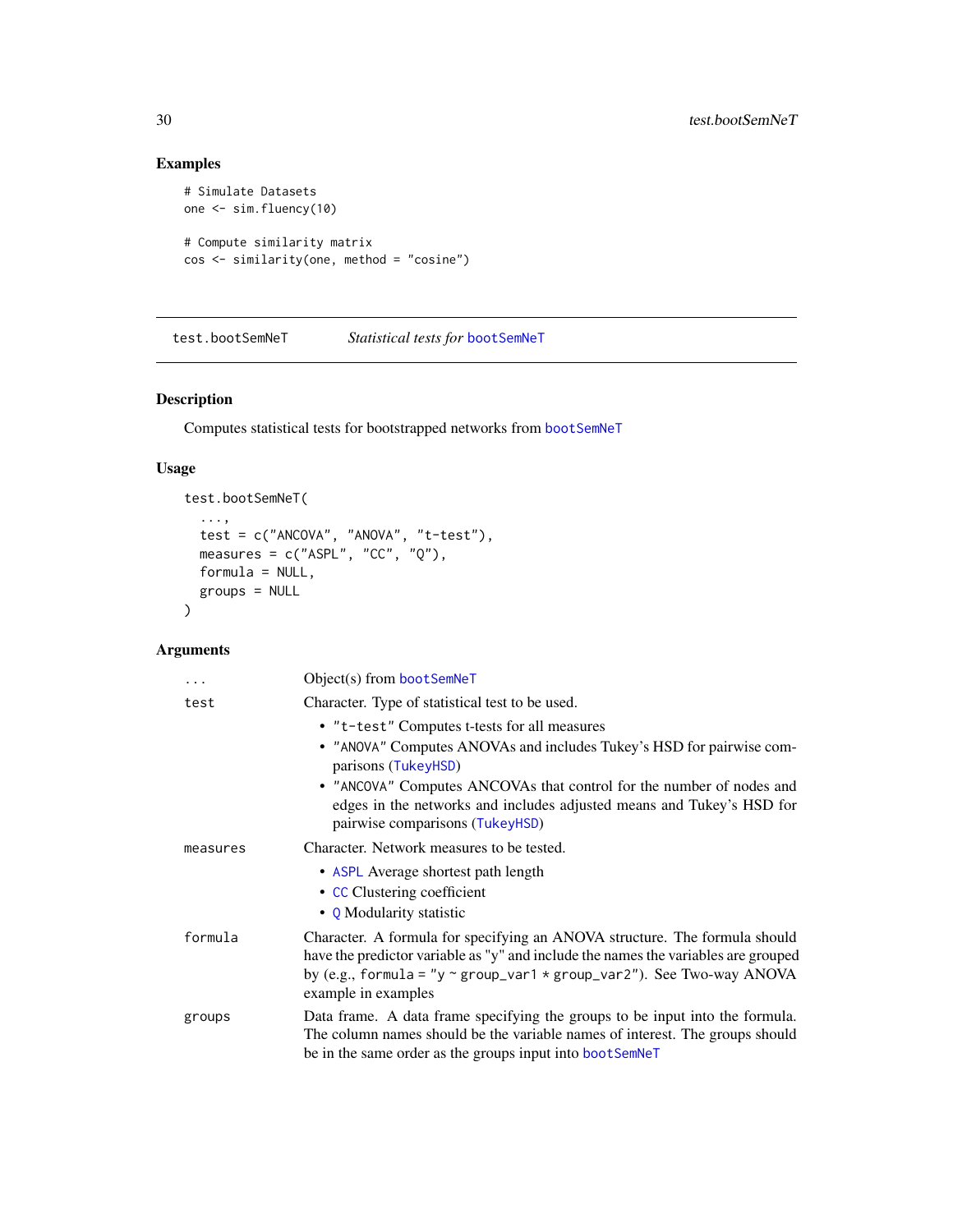# <span id="page-30-0"></span>Value

Returns a list containing the objects:

| ASPL | Test statistics for each proportion of nodes remaining for ASPL |
|------|-----------------------------------------------------------------|
| CC   | Test statistics for each proportion of nodes remaining for CC   |
| 0    | Test statistics for each proportion of nodes remaining for Q    |

# If two groups:

A matrix in each object has the following columns:

| t-statistic | Statistic from the t. test                                                                                                                                                                                                                       |
|-------------|--------------------------------------------------------------------------------------------------------------------------------------------------------------------------------------------------------------------------------------------------|
| df          | Degrees of freedom                                                                                                                                                                                                                               |
| p-value     | <i>p</i> -value with values equal to 0 being $p < .001$                                                                                                                                                                                          |
| d           | Cohen's $d$                                                                                                                                                                                                                                      |
| CI95.lower  | Lower bound of the 95 percent confidence interval                                                                                                                                                                                                |
| CI95.upper  | Upper bound of the 95 percent confidence interval                                                                                                                                                                                                |
| Direction   | Direction of the effect. The argument groups will specify specifically which<br>group is higher or lower on the measure. If no groups are input, then "d" and "p"<br>are used to represent data and paired samples from bootSemNeT, respectively |

Row names refer to the proportion of nodes remaining in bootstrapped networks

If three or more groups:

A list containing two objects:

| ANOVA      | A matrix containing the $F$ -statistic, group degrees of freedom, residual degrees<br>of freedom, <i>p</i> -value, and partial eta squared p.eta.sq                         |
|------------|-----------------------------------------------------------------------------------------------------------------------------------------------------------------------------|
| <b>HSD</b> | A matrix containing the differences between each group (diff), lower (lwr) and<br>upper (upr) bounds of the $95\%$ confidence interval, and the adjusted p-value<br>(p.adj) |

# Author(s)

Alexander Christensen <alexpaulchristensen@gmail.com>

```
# Simulate Dataset
one <- sim.fluency(20)
two <- sim.fluency(20)
# Run partial bootstrap networks
two.result <- bootSemNeT(one, two, prop = .50, iter = 100,
sim = "cosine", cores = 2, type = "node", method = "TMFG")# Compute tests
test.bootSemNeT(two.result)
```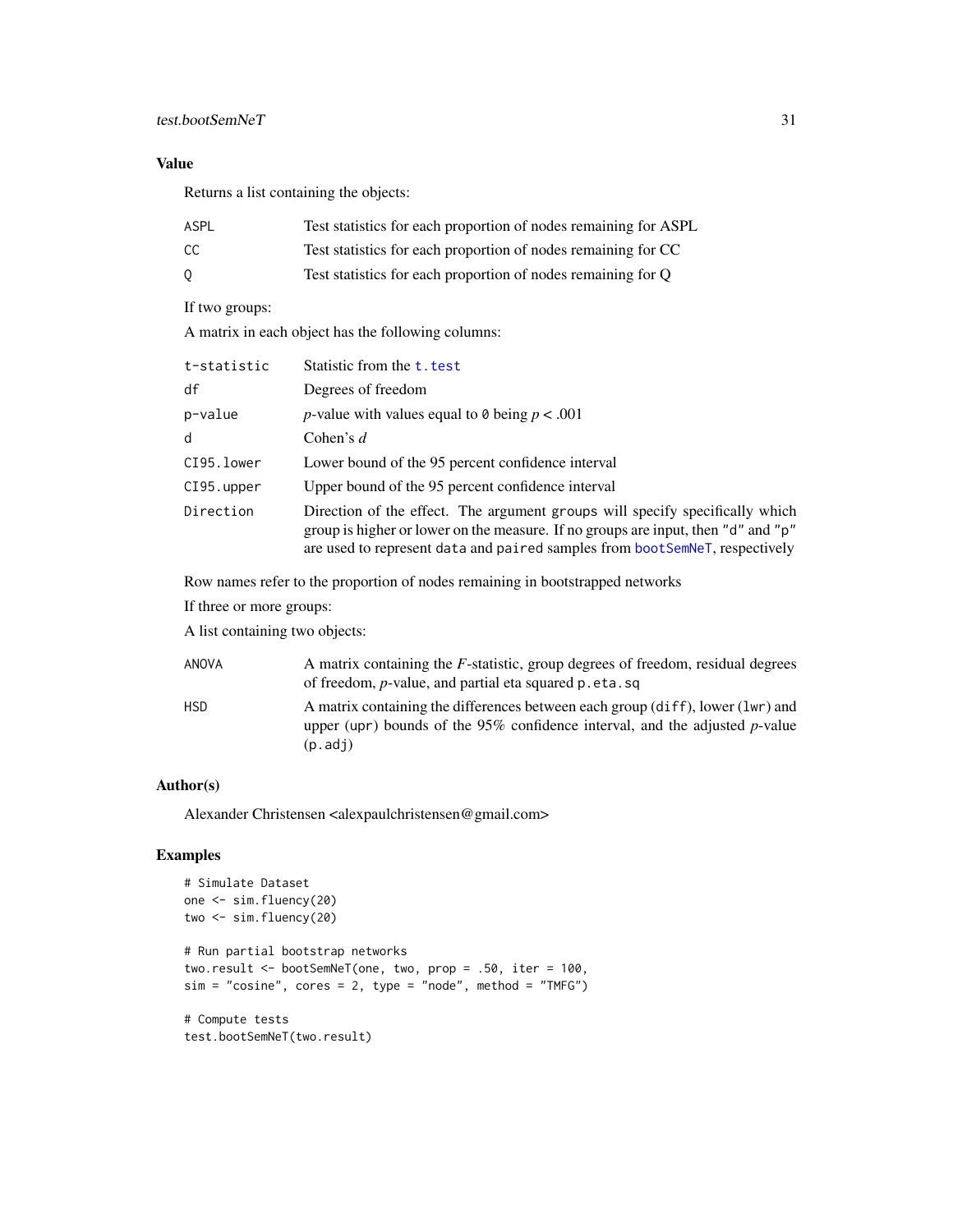```
# Two-way ANOVA example
## Simulated data
hihi <- sim.fluency(50, 500)
hilo <- sim.fluency(50, 500)
lohi <- sim.fluency(50, 500)
lolo <- sim.fluency(50, 500)
## Create groups
groups <- matrix(
c("high", "high",
"high", "low",
"low", "high",
"low", "low"
), ncol = 2, byrow = TRUE)
## Change column names (variable names)
colnames(groups) <- c("gf","caq")
## Run partial bootstrap networks
boot.fifty <- bootSemNeT(hihi, hilo, lohi, lolo, prop = .50,
type = "node", method = "TMFG", cores = 2, iter = 100)
boot.sixty <- bootSemNeT(hihi, hilo, lohi, lolo, prop = .60,
type = "node", method = "TMFG", cores = 2, iter = 100)
## Compute tests
test.bootSemNeT(boot.fifty, boot.sixty,
test = "ANOVA", formula = "y \sim gf*caq", groups = groups)
```
<span id="page-31-1"></span>TMFG *Triangulated Maximally Filtered Graph*

#### Description

Applies the Triangulated Maximally Filtered Graph (TMFG) filtering method (Please see and cite Massara et al., 2016). The TMFG method uses a structural constraint that limits the number of zero-order correlations included in the network (3n - 6; where *n* is the number of variables). The TMFG algorithm begins by identifying four variables which have the largest sum of correlations to all other variables. Then, it iteratively adds each variable with the largest sum of three correlations to nodes already in the network until all variables have been added to the network. This structure can be associated with the inverse correlation matrix (i.e., precision matrix) to be turned into a GGM (i.e., partial correlation network) by using [LoGo](#page-0-0). See Details for more information on this network estimation method.

#### Usage

TMFG(data, depend = FALSE)

<span id="page-31-0"></span>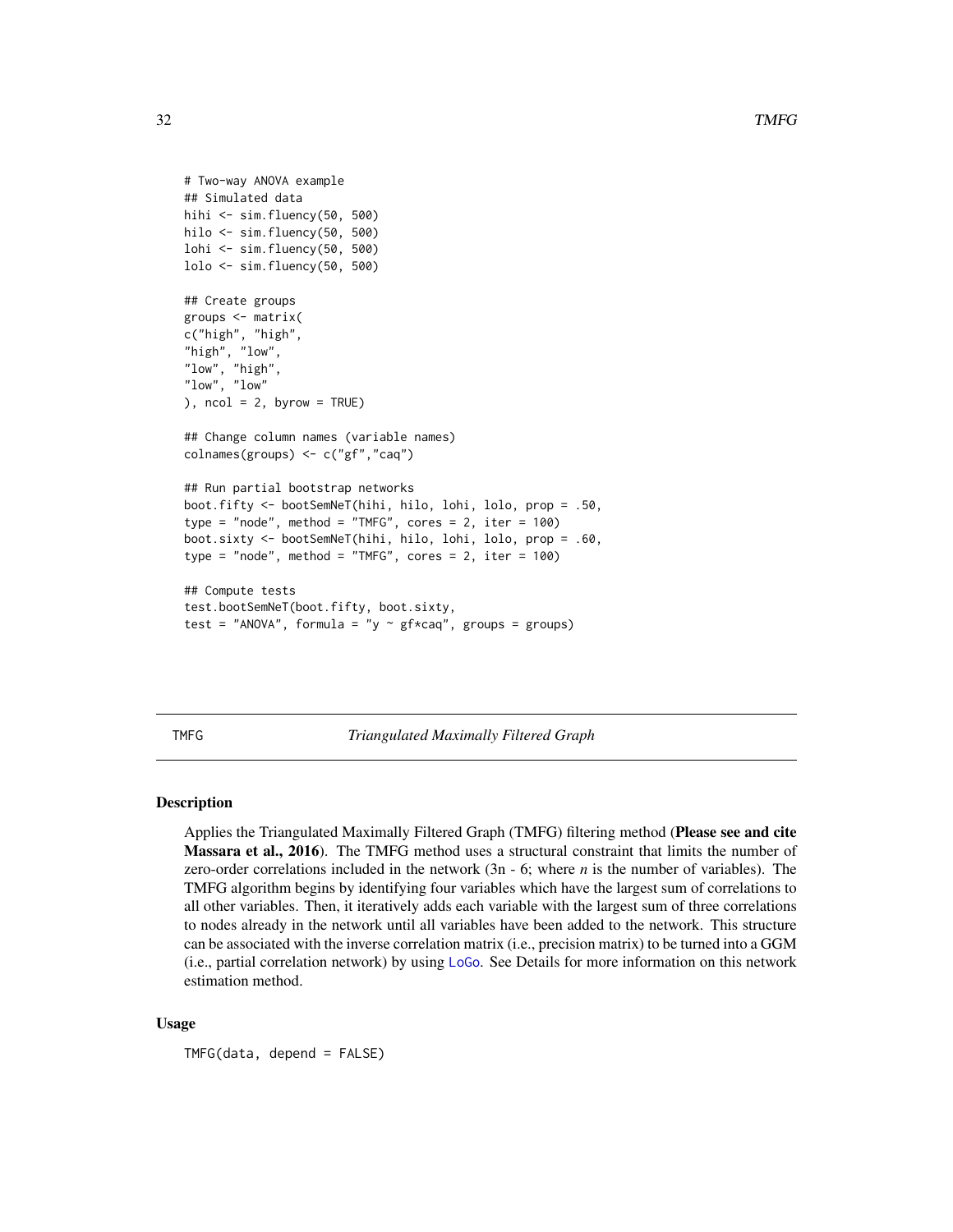#### <span id="page-32-0"></span> $TMFG$  33

#### Arguments

| data   | Matrix or data frame. Must be a square matrix                                                                                                                                          |
|--------|----------------------------------------------------------------------------------------------------------------------------------------------------------------------------------------|
| depend | Boolean. Is network a dependency (or directed) network? Defaults to FALSE.<br>Set to TRUE to generate a TMFG-filtered dependency network (output obtained<br>from the depend function) |

#### Details

The TMFG method applies a structural constraint on the network, which restrains the network to retain a certain number of edges (3*n*-6, where *n* is the number of nodes; Massara et al., 2016). The network is also composed of 3- and 4-node cliques (i.e., sets of connected nodes; a triangle and tetrahedron, respectively). The TMFG method constructs a network using zero-order correlations and the resulting network can be associated with the inverse covariance matrix (yielding a GGM; Barfuss, Massara, Di Matteo, & Aste, 2016). Notably, the TMFG can use any association measure and thus does not assume the data is multivariate normal.

Construction begins by forming a tetrahedron of the four nodes that have the highest sum of correlations that are greater than the average correlation in the correlation matrix. Next, the algorithm iteratively identifies the node that maximizes its sum of correlations to a connected set of three nodes (triangles) already included in the network and then adds that node to the network. The process is completed once every node is connected in the network. In this process, the network automatically generates what's called a planar network. A planar network is a network that could be drawn on a sphere with no edges crossing (often, however, the networks are depicted with edges crossing; Tumminello, Aste, Di Matteo, & Mantegna, 2005).

#### Value

Returns an TMFG filtered adjacency matrix

#### Author(s)

Alexander Christensen <alexpaulchristensen@gmail.com>

#### References

Christensen, A. P., Kenett, Y. N., Aste, T., Silvia, P. J., & Kwapil, T. R. (2018). Network structure of the Wisconsin Schizotypy Scales-Short Forms: Examining psychometric network filtering approaches. *Behavior Research Methods*, *50*, 2531-2550.

Massara, G. P., Di Matteo, T., & Aste, T. (2016). Network filtering for big data: Triangulated maximally filtered graph. *Journal of Complex Networks*, *5*, 161-178.

# Examples

# Pearson's correlation only for CRAN checks

A <- TMFG(similarity(sim.fluency(100), method = "cor"))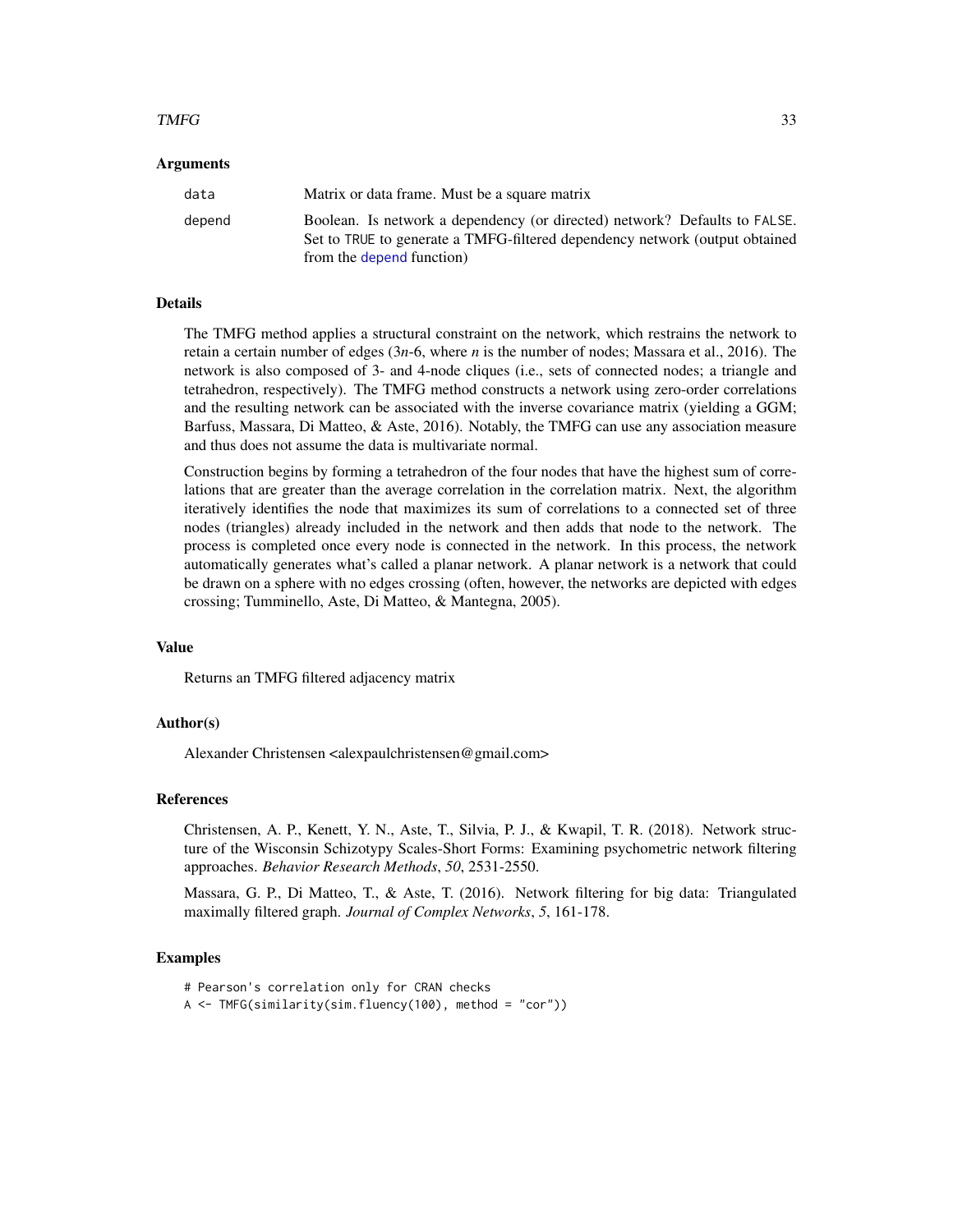<span id="page-33-0"></span>

A result of [bootSemNeT](#page-4-1) from two simulated datasets

# Usage

data(two.result)

# Format

two.result (list, length  $= 6$ )

# Examples

data("two.result")

vignette.plots *Plots for Vignette*

#### Description

Plots for vignette taken from Christensen & Kenett (2019)

#### Usage

data(vignette.plots)

#### Format

vignette.plots (list, length = 3)

# References

Christensen, A. P., & Kenett, Y. N. (2019) Semantic network analysis (SemNA): A tutorial on preprocessing, estimating, and analyzing semantic networks. *PsyArXiv*.

#### Examples

data("vignette.plots")